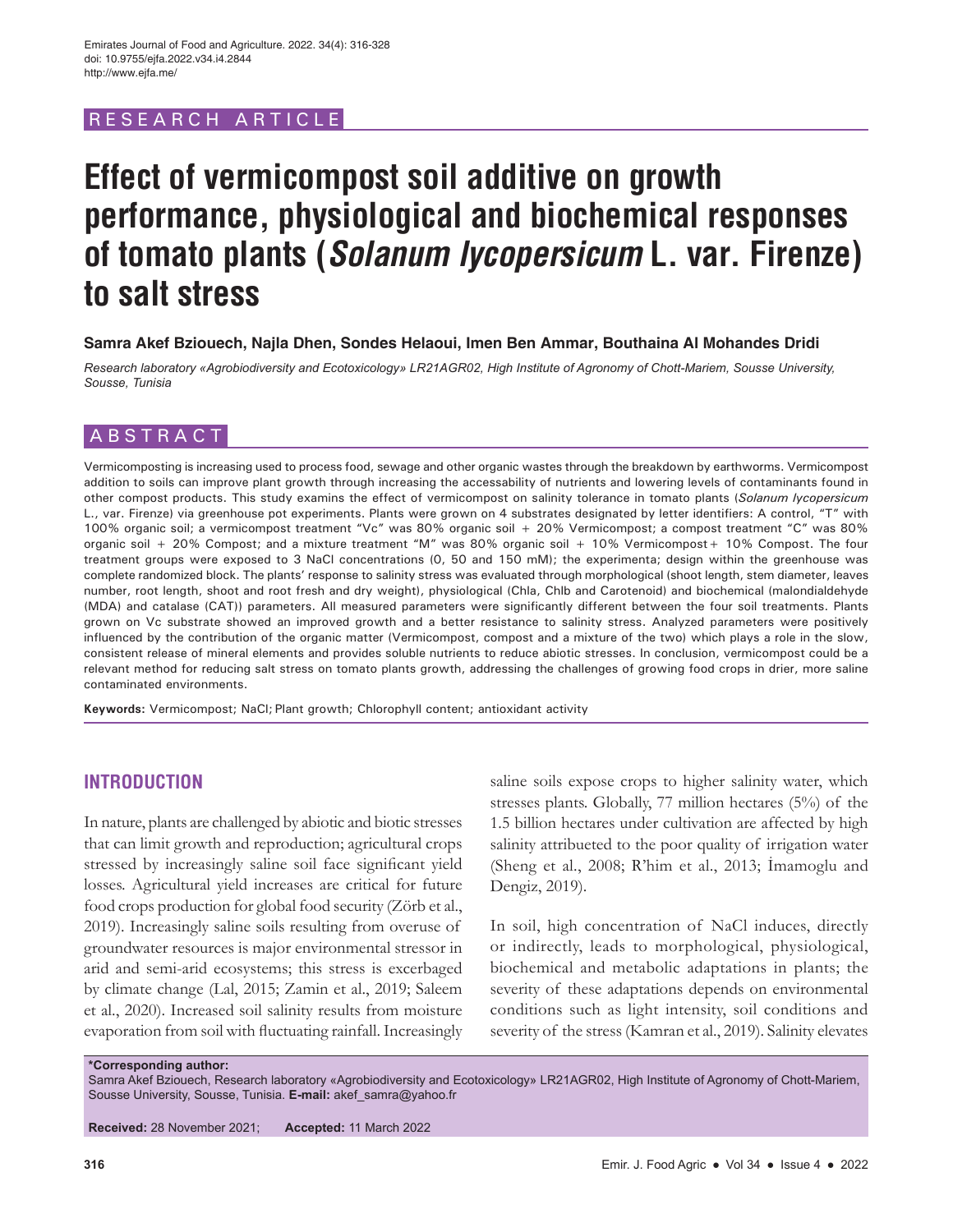osmotic pressure in the plant root-microrrhizza complex resulting in less water available to the plant. Water stress affects plant development and agricultural production worldwide (Kamran et al., 2019; Adhikari et al., 2020). Salinity stress reduces leaf biomass, stem length and roots length (Pradi-Vendruscolo and Seleguini, 2020); salinity stress also induces changes in the photosynthetic process (Adnan et al., 2020). Greenhouse plants placed under salinity stress show changes in gene expression. Saltstressed planted produce reactive oxygen species (ROS); elevated formation of different ROS can lead to molecular damage. ROS can serve as indicator molecules signaling osmotic tolerance. The increased accumulation of ROS damages cell wall and enzymes and causes a breakdown of chlorophyll. To confront this oxidative stress, plants launch detoxification mechanisms by regulating antioxidant enzymes like superoxide dismutase (SOD), catalase (CAT) and L-ascorbate peroxidase (APX) to support cellular homeostasis (Rehman et al., 2019). Past studies have shown that antioxidants increased their activities with salt stress in soybeans (Kataria et al., 2019) and wheat (Shafiq et al., 2020).

Remediation of increased soil salinity could be managed using different strategies such as soil leaching with water, chemical remediation and phytoremediaton via saltresistant cultivars (Qadir et al., 2007). The addition of organic matter has been an effective practice against soil salinization globally (Tejada et al., 2006). Saline soils have less structural stability with low organic content. Past research has supported the use of organic materials such as compost and food processing wastes as soil additives (Tejada et al., 2006). This research examines the application of vermicompost (Vc) in mitigating the negative impacts of high salinity irrigation water on plants. Vermicompost added to soil has been shown to increase the growth of horticultural crops such as tomato (Atiyeh et al., 2000; Gutiérrez-Miceli et al., 2007), pepper (Arancon et al., 2005) and sweet corn (Lazcano et al., 2011). These findings have shown that vermicompost can significantly modulate the adverse impact of saline soil on plant morphological and physiological parameters by reducing the harmful effects of toxic elements and creating an anti-stress effect (Bidabadi et al., 2017; Benazzouk et al., 2018; Zhang et al., 2019; Moghdam and Reza, 2020).

Effects of salt stress on antioxidative enzymes responses have been studied in some plant species (Libertad and Manuel, 2014). Bidabadi et al. (2017) showed that Vc could have an anti-stress impact in pomegranate (*Punica granatum*) grown in saline soil by minimizing the toxic elements. Relationship between plant antioxidative response, as well as susceptibility and tolerance to salt stress is still being investigated for many plant species.

Tomato (*Solanum lycopersicum* L.) is the most widely cultivated vegetable in the world for their economic and nutritional value (Zhang et al., 2017). In Tunisia, the tomato plant is the main horticultural crop, with production between 1 and 1.3 million tons per year (GICA, 2020). This relatively low yield is mainly due to the saline soil conditions in the country. Salt stress affects growth parameters of tomato plants at seed germination, shoot and root extension, and fruit production (Cuartero and Fernandez-Munoz, 1998). Considering growing threat of increasing soil salinity combined with the the socio-economic importance of tomato in Tunisia, this study aimed to evaluate the potential for salt stress mitigation by additing vermicompost to the soil for the tomato plant variety "Firenze", a common variety cultivated in Tunisia.

# **MATERIALS AND METHODS**

### **Plant material and experimental design**

Tomato seeds (*S. lycopersicum* L.) variety "Firenze" were surface-disinfected with 5% sodium hypochlorite solution and rinsed with sterile distilled water. Seeds were then sown individually into cell plug trays filled with commercial peat (P) (Sphagnum peat) (KLASMANN Potgrond H80) and installed in a ventilated experimental greenhouse. The greenhouse was located at the Experimental Station of the High Institute of Agronomy of Chott-Mariem, Tunisia and was maintained at a temperuatre of  $22 \pm$ 1°C and 60  $\pm$  10% relative humidity with a 16-h day/8-h night photoperiod.

Plantlets with 4−5 true leaves transplanted (one plantlet per pot) into pots filled with one of the four substrates introduced:

Substrate 1 was the control (T): 100% organic soil (soil from a certified organic plot).

Substrate 2 was the vermicompost treatment (Vc): made of 80% organic soil and 20% Vermicompost that has been prepared from a mixture of vegetable bark (kitchen wastes) and leaf litter (collected on lawns).

Substrate 3 was the compost treatment (C): made of 80% organic soil and 20% Compost, obtained from an aerobic fermentation of four kinds of manure (25% bovine, 25% sheep, 25% poultry and 25% horses).

Substrate 4 was the mixture treatment (M): made of 80% organic soil; 10% Vermicompost and 10% Compost.

Physicochemical characteristics of used substrates are presented in Table 1.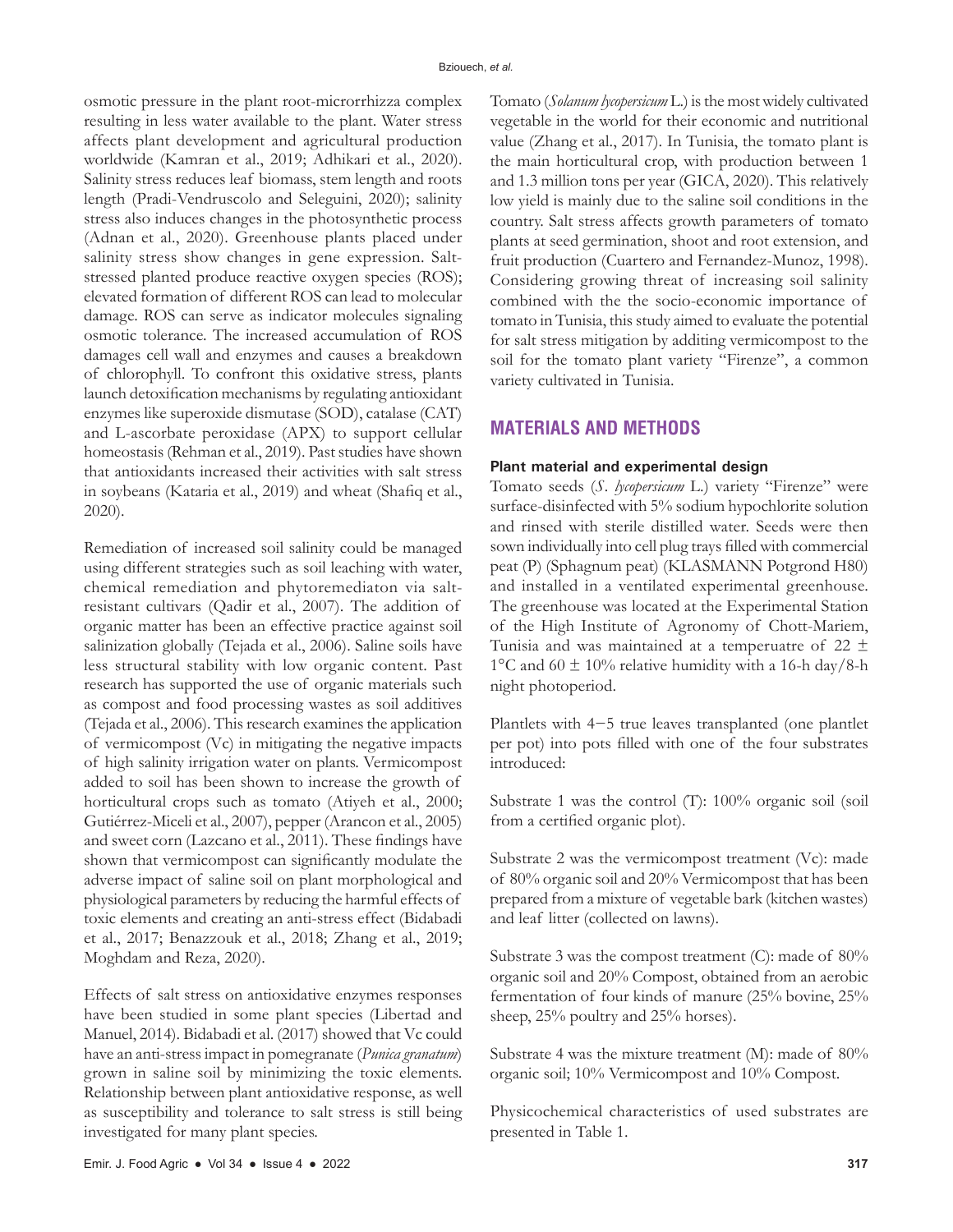**Table 1: Physico-chemical characteristics of different substrates**

|                | Peat | <b>Organic soil</b> | <b>Vermicompost</b> | <b>Compost</b> |
|----------------|------|---------------------|---------------------|----------------|
| pH             | 6    | 8.3                 | 8.74                | 7.64           |
| $EC$ (ms/cm)   | 0.91 | 0.77                | 2.15                | 6.43           |
| OM(%)          | 0.85 | 0.76                | 74                  | 53             |
| $T.O.C$ (%)    | 0.49 | 0.44                | 43.02               | 30.8           |
| Salinity (g/l) | 0.6  | 0.53                | 1.5                 | 4.5            |
| Porosity (%)   | 85   | 55                  | 62.5                | 35             |

EC: electrical conductivity; OM: organic matter; TOC: total organic carbon

**Table 2: Significant multivariate effects (at** *P<***0.05)**

|                             | <b>Trace</b><br>of Pillai | ddl    |        | Sig       |
|-----------------------------|---------------------------|--------|--------|-----------|
| <b>Salinity Stress (SS)</b> | 1.880                     | 26,000 | 15.717 | $0.000**$ |
| Substrate (Sub)             | 2.600                     | 39,000 | 7.005  | $0.000**$ |
| $Sub \times SS$             | 4.109                     | 78,000 | 2.842  | $0.000**$ |

\*\*Highly significant

Plantlets were watered every two days with tap water to field capacity. The Hoagland nutrient solution was added prior to salt stress application (Hoagland, 1933). One week after transplanting, plantlets were subjected to salt stress by appliying three levels of NaCl (0, 50 and 150 mM) over a 6 week period.

The experiment followed a factorial design with two factors randomized. Factors were the substrates type (T, Vc, C and M) and the stress factor represented by three levels of salt  $(C1 = 0$  mM;  $C2 = 50$  mM and  $C3 = 150$  mM of NaCl). Growth was monitored during the experiment period by measuring shoot length (SL), stem diameter (SD) and leaves number (LN). The experiment was ended after about 12 weeks (85 days) after sowing. The tomato plants were uprooted, and then the root length (RL), shoot fresh weight (SFW), shoot dry weight (SDW), root fresh weight (RFW), root dry weight (RDW), chlorophyll (Chla and Chlb), carotenoid content (Car), malondialdehyde (MDA) and catalase (CAT) were measured.

### **Growth parameters**

Growth parameters included shoot and root length (cm), stem diameter (mm), leaves number, fresh and dry weights of aerial and root part (g) were measured on three plants chosen randomly per treatment. Shoot length was determined using a ruler; stem diameter was measured by digital caliper. Leaf number was counted for each plant. After washing, fresh shoot and root weights were recorded. For dry weight measurement, shoots and roots were dried at 80 °C for 48 hours.

#### **Physiological Parameters**

Extraction of leaf chlorophyll and carotenoid contents was conducted via the methods in Lichtenthaler (1987). The optical density (OD) was measured using spectrophotometer at 663.2 nm for the Chlorophyll a (Chla) and 646.8 nm for the Chlorophyll b (Chlb) and 470 nm for carotenoids (Car). Chlorophyll and carotenoid pigments contents (mg  $g^{-1}$  FW) were estimated using the formula:

\n
$$
Chla = (12.25 \times A_{663.2}) - (2.79 \times A_{646.8})
$$
\n

\n\n
$$
Chlb = (21.50 \times A_{646.8}) - (5.1 \times A_{663.2})
$$
\n

\n\n
$$
Car = \frac{(1000 \times A_{470} - 1.8 \times Chla - 85.02 \times Chlb)}{2.25}
$$
\n

198

#### **Biochimical Parameters**

Lipid peroxidation was measured by determining the MDA amount (Ortega-Villasante et al., 2005). Results were expressed as nmol of Thiobarbituric Acid Reactive Substances (TBAR's) per g of fresh weight (FW).

CAT activity was determined by the decomposition of  $H_2O_2$  at 240 nm according to the method of Claiborne (1984) and was expressed as  $\mu$ mol  $H_2O_2/m$ in/mg protein.

#### **Statistical analysis**

Results were analyzed in SPSS software (version 20.0). A multivariate analysis of variance (MANOVA) was performed to evaluate the effect of substrate types on alleviating the salt stress effects on tomato plants. Plant resistance was determined as quantitative measures of plant growth, physiological parameters and biochemical parameters. Data were further analyzed in a One-Way Analysis of variance (ANOVA) ( $p < 0.05$ ) followed by Turkey's test at 5% of probability. For the Vc treatment group under salt stress, pearson correlation analysis was used to evaluate the relationship between experimental parameters (significance levels at  $p \le 0.01$  and  $p \le 0.05$ ).

# **RESULTS**

Statistical results of MANOVA test shows that salt stress (SS), substrate (S) and the interaction (SS  $\times$  S) all have a highly significant effect on all measured parameters ( $p = 0.000$  at  $\alpha$  < 0.05); thus plants repsonded to salt stress across all treatment groups (Table 2). ANOVA statistical analysis revealed a highly significant effect of salt stress and substrate on the expression of measured parameters (Shoot length, stem diameter, leaves number, root length, aerial and root fresh and dry weight, Chla, Chlb, Car, MDA and CAT). The effect of the interaction  $(SS \times S)$  is significant in LN, SFW, SDW, RFW and RDW except for SL, SD and RL (Table 5 and 6).

Results of growth parameters of tomato plants (shoot length, stem diameter, leaves number, root length, fresh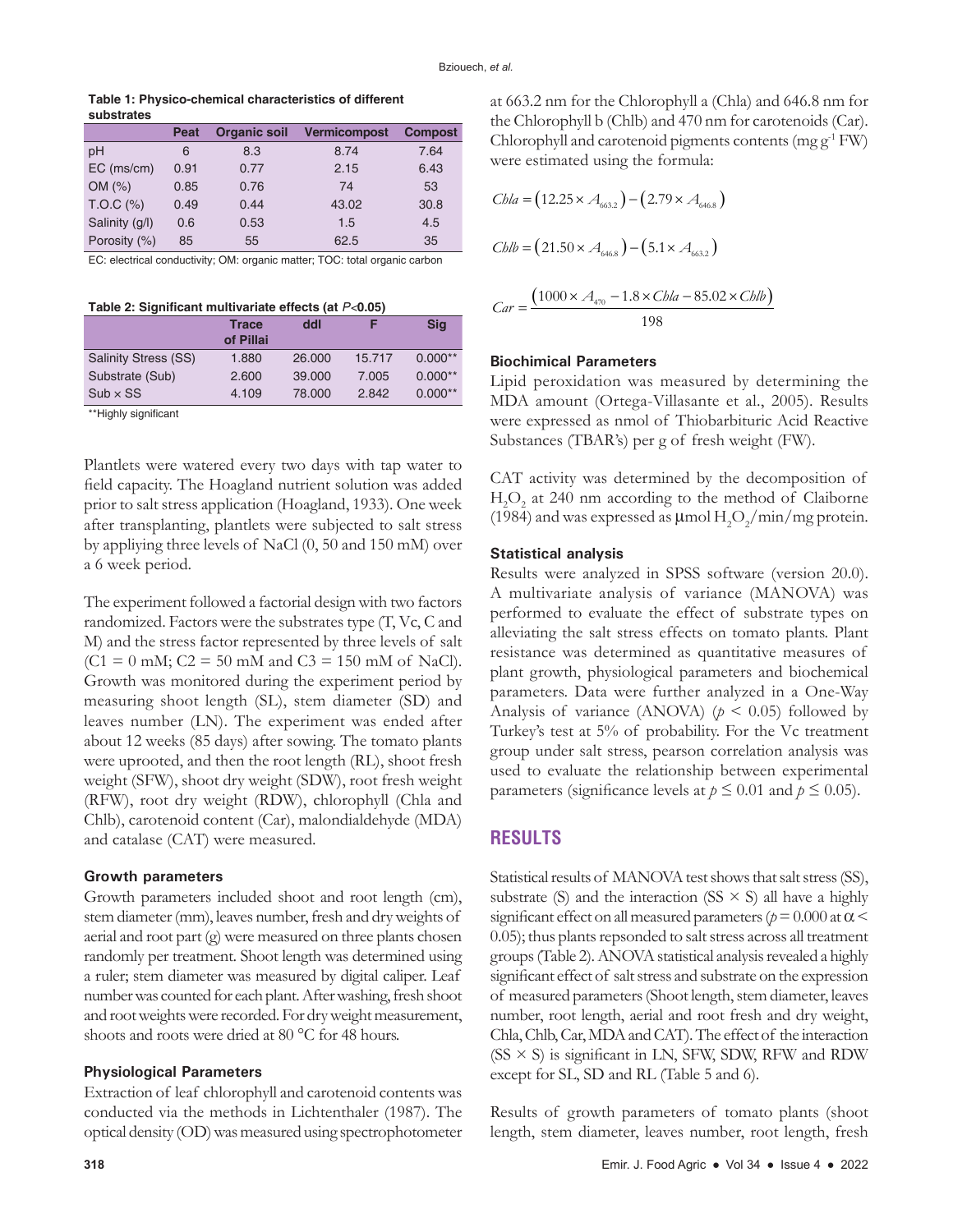Bziouech, *et al.*



**Fig 1.** Kinetics of evolution of shoot length (A, B, C), stem diameter (D, E, F) and leaves number (G, H, I) of tomato plant by the substrates under different NaCl levels; T: control soil (100% organic soil); Vc: 80% soil + 20% vermicompost; C: 80% soil + 20% compost and M: 80% soil + 10% vermicompost + 10% compost and DAT: days after transplanting.



**Fig 2.** Effect of salinity leaves on aerial and root part of tomato plants grown in different subtraces. T: control soil (100% organic soil); Vc: 80% soil+20%compost; M: 80% soil + 20%compost; M: 80% soil+10% vermicompost + 10% compost.

and dry weight of shoots and roots) receiving different NaCl concentrations are given in Table 3.

# **Effect of substrate and SS on Growth parameters**

SL, a growth parameter, was different between treatment groups control and treated plants (Fig. 1 A, B and C). In unstressed conditions (0 M NaCl), the greatest SL was observed on substrate Vc  $(24 \pm 1.00 \text{ cm})$ . All growth parameters were greater in substrate Vc compared to other treatment groups. (Fig. 1 A). SL in different substrates was slightly influenced with the gradual increase in salt stress (Figs. 1 B and C and Fig. 2). According to the variance analysis, salt stress caused a not significatif decrease of shoot length for all plants except for M substrate (Table 3). This result is statistically translated by the existence of a non-significant negative correlation between the two variables ( $r = -0.045$ , Table 7). The decrease of SL was found in substrate T (14.1  $\pm$  0.90 cm), while the lowest decrease occurred in the mixture M (24.7  $\pm$  2.08 cm) at the same level of NaCl (150 mM) (Table 3).

SD evolution varies according to salt stress and culture substrate type (Figs. 1 D, E and F). Under control conditions, Vc substrate shows a maximum collar growth of 6.23  $\pm$  0.53 mm. This value drops to 5.8  $\pm$  0.46 mm,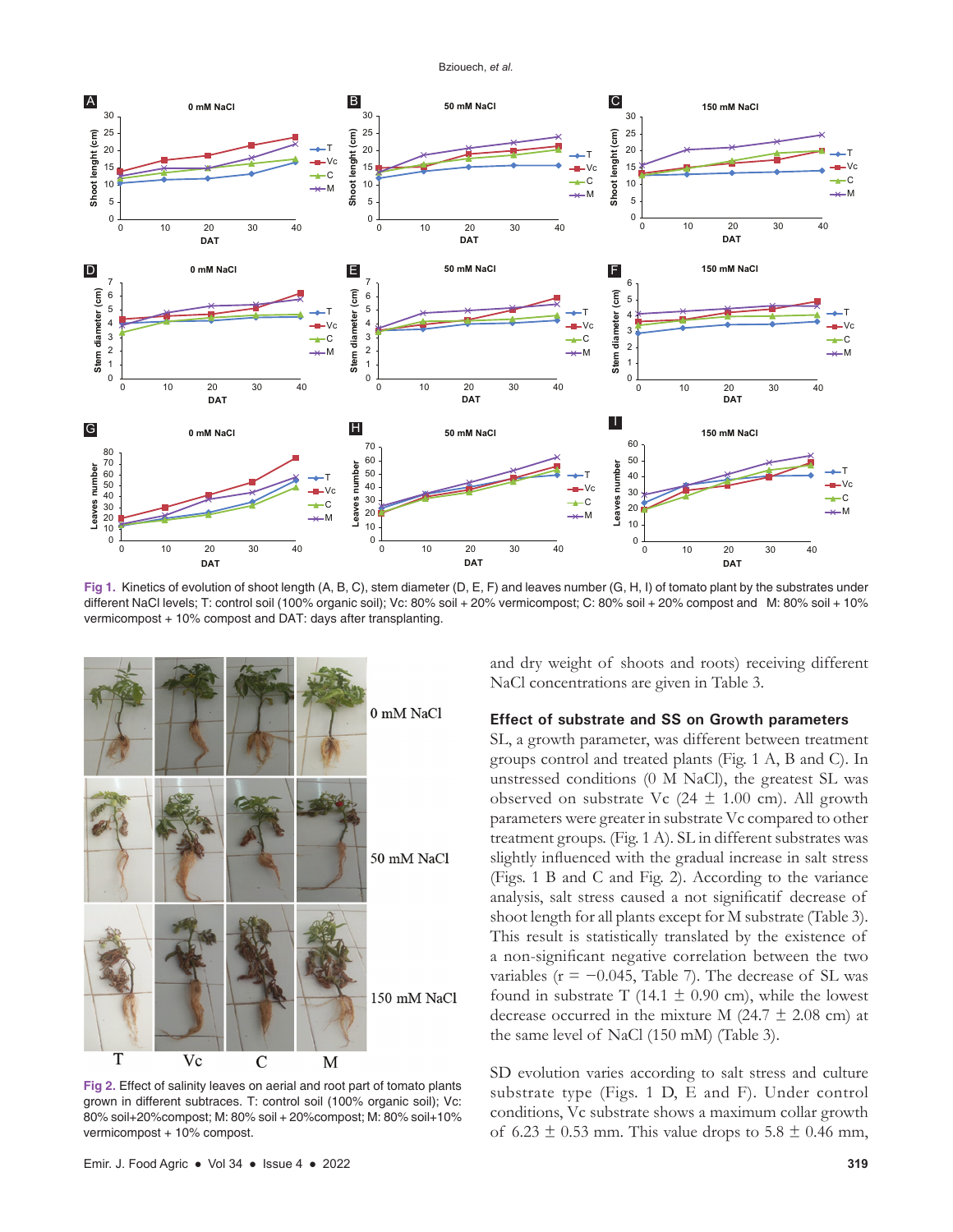| Table 3: Effects of salt stress (SS) and substrate on SL, SD, LN, RL, SFW, SDW, REW and RDW of tomato plants |  |  |  |
|--------------------------------------------------------------------------------------------------------------|--|--|--|
|--------------------------------------------------------------------------------------------------------------|--|--|--|

| <b>SS</b>    | <b>Substrate</b> | <b>SL</b>                      | <b>SD</b>                        | <b>LN</b>                      | <b>RL</b>                | <b>SFW</b>                      | <b>SDW</b>                    | <b>RFW</b>                    | <b>RDW</b>                     |
|--------------|------------------|--------------------------------|----------------------------------|--------------------------------|--------------------------|---------------------------------|-------------------------------|-------------------------------|--------------------------------|
| (mM)         |                  | (cm)                           | (mm)                             |                                | (cm)                     | $(g$ plant <sup>1</sup> )       | $(g$ plant <sup>-1</sup> )    | $(g$ plant <sup>1</sup> )     | $(g$ plant <sup>-1</sup> )     |
| $\mathbf{0}$ | т                | $16.7 \pm 1.52^{bcd}$          | $4.51 \pm 0.73^{\text{ode}}$     | $55 \pm 4.04$ <sup>bc</sup>    | $14 \pm 3.46^{\circ}$    | $6.15 \pm 0.93^{\text{de}}$     | $2.06 \pm 0.51^{\text{de}}$   | $0.75 \pm 0.05^{\text{de}}$   | $0.17 \pm 0.08^{\circ}$        |
|              | <b>Vc</b>        | $24 \pm 1.00^a$                | $6.23 \pm 0.53$ <sup>a</sup>     | $75,66 \pm 6,65^a$             | $19 \pm 0.70^{ab}$       | $15,30 \pm 1,53^a$              | $4,52 \pm 0,60^{\circ}$       | $1.77 \pm 0.14^a$             | $0,52 \pm 0,005^{\rm abcd}$    |
|              | С                | $17.6 \pm 2.08^{bcd}$          | $4.68 \pm 0.56^{\text{abcde}}$   | $48,66 \pm 4,72$ <sup>bc</sup> | $16 \pm 2,87^{ab}$       | $9.35 \pm 1.50^{bcd}$           | $3.46 \pm 0.20$ bcde          | $1.27 \pm 0.05^{\rm abc}$     | $0.33 \pm 0.04^{\text{bcde}}$  |
|              | M                | $22 \pm 2.64^{ab}$             | $5.8 \pm 0.46^{\rm abc}$         | $58 \pm 2.64^{\circ}$          | $26 \pm 1.52^a$          | $11.15 \pm 0.45$ <sup>abc</sup> | $6.45 \pm 0.27$ <sup>a</sup>  | $1,52 \pm 0.05^{ab}$          | $0.78 \pm 0.04^a$              |
| 50           |                  | $15.7 \pm 1.52$ <sup>cd</sup>  | $4,26 \pm 0,62^{\text{ode}}$     | $49.33 \pm 2.51$ <sup>bc</sup> | $11 \pm 1.29^b$          | $6.025 \pm 0.61$ <sup>de</sup>  | $2,80 \pm 0,46^{\text{cde}}$  | $0.92 \pm 0.05^{\text{cde}}$  | $0.3 \pm 0.04^{\text{bcde}}$   |
|              | <b>Vc</b>        | $21.3 \pm 2.08$ <sup>abc</sup> | $5.92 \pm 0.22$ <sup>ab</sup>    | $56 \pm 2.82$ <sup>bc</sup>    | $13 \pm 2.94^{\circ}$    | $11.2 \pm 1.01$ <sup>abc</sup>  | $3.91 \pm 0.93^{bcd}$         | $1,38 \pm 0,06^{\rm abc}$     | $0.27 \pm 0.04^{\text{bcde}}$  |
|              | С                | $17 \pm 2,30^{abc}$            | $4,62 \pm 0,26^{bcde}$           | $53,33 \pm 1,15^{bc}$          | $14 \pm 2.16^b$          | $5.6 \pm 0.63^{\text{de}}$      | $2,12 \pm 0.71^{\text{de}}$   | $0.9 \pm 0.12$ <sup>cde</sup> | $0.22 \pm 0.05^{\text{de}}$    |
|              | M                | $24 \pm 1,00^a$                | $5.45 \pm 0.30$ <sup>abcd</sup>  | $62,66 \pm 5,03^{ab}$          | $26 \pm 3.87^{\rm a}$    | $12,64 \pm 0.1^{ab}$            | $3.89 \pm 1.08^{bcd}$         | $1.77 \pm 0.14$ <sup>a</sup>  | $0.54 \pm 0.02$ <sup>abc</sup> |
| 150          | т                | $14.1 \pm 0.90^{\circ}$        | $3.64 \pm 0.39^{\circ}$          | $41 \pm 3,00^{\circ}$          | $9.75 \pm 1.70^{\circ}$  | $4.75 \pm 0.94$ <sup>e</sup>    | $1.71 \pm 0.4^e$              | $0.5 \pm 0.12^e$              | $0.23 \pm 0.09$ <sup>cde</sup> |
|              | <b>Vc</b>        | $20 \pm 2,64^{abc}$            | $4.90 \pm 0.44$ <sup>abcde</sup> | $49 \pm 6.24$ <sup>bc</sup>    | $13.25 \pm 2.87^{\circ}$ | $6.525 \pm 0.52$ <sup>de</sup>  | $2.94 \pm 0.81^{\text{cde}}$  | $1.05 \pm 0.13^{bcd}$         | $0.17 \pm 0.08^{\circ}$        |
|              | С                | $16.7 \pm 2.64$ <sup>abc</sup> | $4.05 \pm 0.85^{\text{de}}$      | $47.33 \pm 2.51$ <sup>bc</sup> | $13.25 \pm 2.62^b$       | $4.225 \pm 1.55^{\circ}$        | $2.56 \pm 0.07$ <sup>de</sup> | $0.6 \pm 0.13^{\text{de}}$    | $0.22 \pm 0.01$ <sup>de</sup>  |
|              | M                | $24.7 \pm 2.08^a$              | $4.6 \pm 0.61$ <sub>bcde</sub>   | $53.33 \pm 1.15^{bc}$          | $17 \pm 2.12^b$          | $7,425 \pm 0,35^{\text{cde}}$   | $5.00 \pm 0.34$ <sup>ab</sup> | $1.05 \pm 0.07^{bcd}$         | $0.57 \pm 0.09^{ab}$           |

Means indicated with different letters show significant differences among treatments following Tukey's test (p<0.05); Values represent means  $\pm$  standard deviation (n=3); T: control soil (100% organic soil); Vc: 80% soil+20% vermicompost; C: 80% soil+20% compost; M: 80% soil+10% vermicompost+10% compost; SL: shoot length; SD: stem diameter; LN: leaves number; RL: root length; SFW: shoot fresh weight; SDW: shoot dry weight; RFW: root fresh weight and RDW: root dry weight

| <b>SS</b>      | <b>Substrate</b> | Chl a                          | Chl b                          | Car                           | <b>MDA</b>                     | <b>CAT</b>                            |
|----------------|------------------|--------------------------------|--------------------------------|-------------------------------|--------------------------------|---------------------------------------|
| (mM)           |                  | $(mg g-1 FW)$                  | $(mg g-1 FW)$                  | $(mg g-1 FW)$                 | (nmol $q^{-1}$ FW)             | ( $\mu$ mol mg <sup>-1</sup> protein) |
| $\overline{0}$ | T                | $665 \pm 22,02^{bcd}$          | $474 \pm 14.01$ <sup>cd</sup>  | $99 \pm 6.67$ <sup>abc</sup>  | $0.56 \pm 0.08$ <sup>bc</sup>  | $162 \pm 3.15^{\text{de}}$            |
|                | Vc               | $1643 \pm 75.19^a$             | $825 \pm 26.24$ <sup>a</sup>   | $189 \pm 6.41$ <sup>a</sup>   | $0.41 \pm 0.02$ <sup>c</sup>   | $144 \pm 3.88^{\circ}$                |
|                | С                | $932 \pm 30.50^{\circ}$        | $557 \pm 21,77^{bcd}$          | $136 \pm 2,18^{abc}$          | $0.64 \pm 0.58$ <sup>bc</sup>  | $172 \pm 6,20^{\rm de}$               |
|                | M                | $820 \pm 25,42^{bc}$           | $539 \pm 18.48$ <sub>bcd</sub> | $143 \pm 1,77$ <sup>abc</sup> | $0.56 \pm 0.004$ bc            | $192 \pm 6,20^{\text{cde}}$           |
| 50             |                  | $477 \pm 3.56$ <sup>de</sup>   | $463 \pm 10.54$ <sup>cd</sup>  | $73 \pm 2.46^{\circ}$         | $1.30 \pm 0.01^{bc}$           | $253 \pm 1.57$ <sup>bc</sup>          |
|                | Vc               | $1511 \pm 21,10^a$             | $760 \pm 18,82^{ab}$           | $158 \pm 3,70^{abc}$          | $0.57 \pm 0.02$ <sup>bc</sup>  | $187 \pm 5.80^{\rm de}$               |
|                | C                | $691 \pm 16.53$ bcd            | $688 \pm 15.58$ <sup>abc</sup> | $116 \pm 4.47$ <sup>abc</sup> | $0.87 \pm 0.01^{bc}$           | $220 \pm 8.70^{bcd}$                  |
|                | M                | $739 \pm 11,33^{bcd}$          | $676 \pm 1.65$ <sup>abc</sup>  | $117 \pm 4.50$ <sup>abc</sup> | $0.73 \pm 0.03$ <sup>bc</sup>  | $222 \pm 8.64^{bcd}$                  |
| 150            |                  | $266 \pm 20,45f$               | $303 \pm 2.982$ <sup>d</sup>   | $80 \pm 1,44$ <sup>bc</sup>   | $2.47 \pm 0.03$ <sup>a</sup>   | $366 \pm 8.35^a$                      |
|                | Vc               | $849 \pm 4.83^b$               | $461 \pm 12.91$ <sup>cd</sup>  | $188 \pm 4.91^a$              | $0.80 \pm 0.01^{bc}$           | $215 \pm 7.96^{bcd}$                  |
|                | C                | $423 \pm 12.53^{\text{de}}$    | $399 \pm 8.16$ <sup>d</sup>    | $104 \pm 8.16^{\rm abc}$      | $1.39 \pm 0.02^b$              | $265 \pm 7.00^{\circ}$                |
|                | M                | $503 \pm 15,61$ <sup>cde</sup> | $451 \pm 19.73$ <sup>cd</sup>  | $174 \pm 6.23^{ab}$           | $1.00 \pm 0.001$ <sup>bc</sup> | $243 \pm 9.93$ bc                     |

Means indicated with different letters show significant differences among treatments following Tukey's test (p<0.05); Values represent means  $\pm$  standard deviation (n=3); T: control soil (100% organic soil); Vc: 80% soil+20% vermicompost; C: 80% soil+20% compost; M: 80% soil+10% vermicompost+10% compost; Chla: chlorophyll a; Chlb: chlorophyll b; Car: carotenoid; MDA: malondialdehyde and CAT: catalase.

#### **Table 5: Results of variance analysis for SL, SD, LN, SFW, SDW, RFW and RDW**

| <b>Variation parameters</b> | df | <b>SL</b> | SD    | LΝ    | <b>RL</b> | <b>SFW</b> | <b>SDW</b> | <b>RFW</b> | <b>RDW</b> |
|-----------------------------|----|-----------|-------|-------|-----------|------------|------------|------------|------------|
| <b>SS</b>                   |    | ns        | $***$ | $***$ | $\star$   | $***$      |            | $***$      |            |
| Substrate                   |    | $***$     | $***$ | $***$ | $***$     | $***$      | $***$      | $***$      | $***$      |
| $SS \times Substrate$       |    | ns        | ns    |       | ns        | $***$      | $\star$    | $***$      |            |
| Error                       | 24 | 0,33      | 0,09  | 0,91  | 0,62      | 0,21       | 0,1        | 0,02       | 0,02       |
| $CV(\% )$                   |    | 9,58      | 10.18 | 6,54  | 14,63     | 10.09      | 17,82      | 8,23       | 13,54      |

ns, \* and \*\*: not significant and significant at 5% and 1% levels of probability; SS: salinity stress; df: degree of freedom; SL: shoot length; SD: stem diameter; LN: leaves number; RL: root length; SFW: shoot fresh weight; SDW: shoot dry weight; RFW: root fresh weight and RDW: root dry weight.

#### **Table 6: Results of variance analysis for Chla, Chlb, Carotenoid, MDA and CAT**

| <b>Variation parameters</b> | df            | Chla    | <b>Chlb</b> | Car     | <b>MDA</b> | <b>CAT</b> |  |  |  |  |  |  |
|-----------------------------|---------------|---------|-------------|---------|------------|------------|--|--|--|--|--|--|
| SS                          | $\mathcal{P}$ | $**$    | $**$        | $\star$ | $\star$    | $**$       |  |  |  |  |  |  |
| Substrate                   | 3             | $**$    | $**$        | $**$    | $***$      | $**$       |  |  |  |  |  |  |
| <b>SS</b> ×Substrate        | 6             | $\star$ | $***$       | ns      | $***$      | $**$       |  |  |  |  |  |  |
| Error                       | 24            | 27.53   | 16.57       | 4.83    | 0.06       | 3.07       |  |  |  |  |  |  |
| $CV(\% )$                   |               | 21.59   | 14.24       | 4.41    | 0.07       | 14.03      |  |  |  |  |  |  |
|                             |               |         |             |         |            |            |  |  |  |  |  |  |

ns, \* and \*\*: not significant and significant at 5% and 1% levels of probability; SS: salinity stress; df: degree of freedom; Chla: chlorophyll a; Chlb: chlorophyll b; Car: carotenoid; MDA: malondialdehyde and CAT: catalase.

4.68  $\pm$  0.56 mm and to 4.51  $\pm$  0.73 mm, respectively in M, C and T substrates. Substrate is not significantly correlated to SD ( $r = 0.299$ , Table 7).

Salt stress reduced significantly stem diameter of plants cultivated on all substrate types (Vc, M, C and T) especially at 150 mM of NaCl with 4.90  $\pm$  0.44; 4.6  $\pm$  0.61; 4.05  $\pm$ 0.85 and 3.64  $\pm$  0.39 respectively. This result is translated by highly significant negative correlation existence between salt stress and stem diameter ( $r = -0.439**$ , Table 7).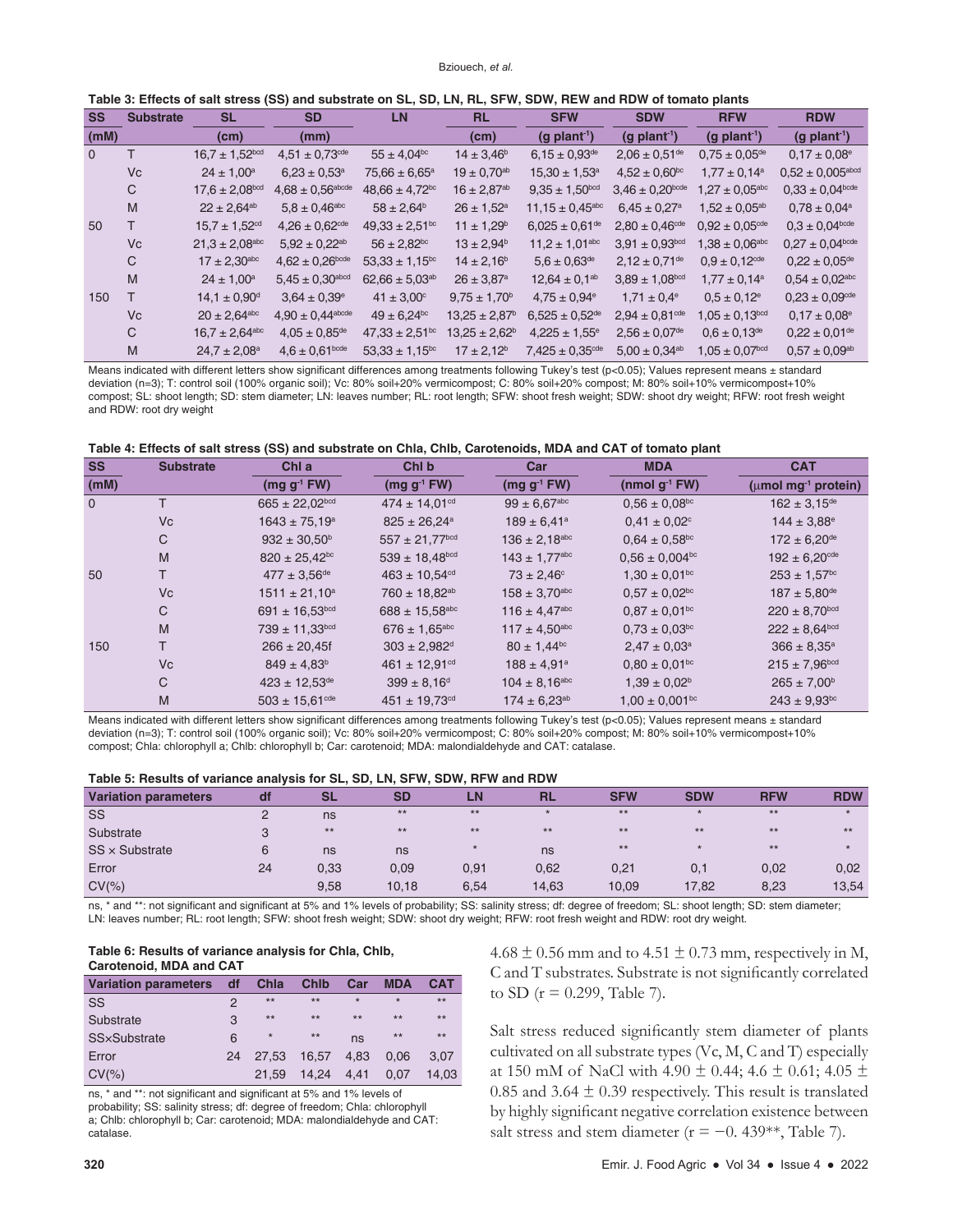#### **Table 7: Pearson correlation between measured parameters**

|                              |                        | $\mathbf{1}$ | $\overline{2}$ | $\overline{3}$ | $\overline{\mathbf{4}}$ | 5            | 6            | 7            | 8            | 9            | 10           | 11           | 12           | 13           | 14           | 15             |
|------------------------------|------------------------|--------------|----------------|----------------|-------------------------|--------------|--------------|--------------|--------------|--------------|--------------|--------------|--------------|--------------|--------------|----------------|
| 1 SS                         | Pearson<br>Correlation | $\mathbf{1}$ |                |                |                         |              |              |              |              |              |              |              |              |              |              |                |
|                              | Sig. (2-tailed)        |              |                |                |                         |              |              |              |              |              |              |              |              |              |              |                |
| 2<br>Sub                     | Pearson<br>Correlation | 0,000        | $\mathbf{1}$   |                |                         |              |              |              |              |              |              |              |              |              |              |                |
|                              | Sig. (2-tailed)        | 1,000        |                |                |                         |              |              |              |              |              |              |              |              |              |              |                |
| 3 SL                         | Pearson<br>Correlation | $-0.045$     | $,665***$      | $\mathbf{1}$   |                         |              |              |              |              |              |              |              |              |              |              |                |
|                              | Sig. (2-tailed)        | ,797         | ,000           |                |                         |              |              |              |              |              |              |              |              |              |              |                |
| 4 SD                         | Pearson<br>Correlation | $-0.439**$   | ,299           | ,529**         | $\mathbf 1$             |              |              |              |              |              |              |              |              |              |              |                |
|                              | Sig. (2-tailed)        | ,007         | ,076           | ,001           |                         |              |              |              |              |              |              |              |              |              |              |                |
| 5 LN                         | Pearson<br>Correlation | $-0.496**$   | ,219           | ,498**         | ,713**                  | $\mathbf{1}$ |              |              |              |              |              |              |              |              |              |                |
|                              | Sig. (2-tailed)        | ,002         | ,200           | ,002           | ,000                    |              |              |              |              |              |              |              |              |              |              |                |
| 6 RL                         | Pearson<br>Correlation | $-0.315$     | ,593**         | ,482**         | ,433**                  | $,424**$     | $\mathbf{1}$ |              |              |              |              |              |              |              |              |                |
|                              | Sig. (2-tailed)        | ,061         | ,000           | ,003           | ,008                    | ,010         |              |              |              |              |              |              |              |              |              |                |
| $\overline{7}$<br><b>SFW</b> | Pearson<br>Correlation | $-518**$     | ,398*          | ,524**         | ,761**                  | ,723**       | ,562**       | $\mathbf{1}$ |              |              |              |              |              |              |              |                |
|                              | Sig. (2-tailed)        | ,001         | ,016           | ,001           | ,000                    | ,000         | ,000         |              |              |              |              |              |              |              |              |                |
| 8<br>SDW                     | Pearson<br>Correlation | $-262$       | ,588**         | ,545**         | $,617**$                | ,473**       | $,651**$     | ,692**       | $\mathbf{1}$ |              |              |              |              |              |              |                |
|                              | Sig. (2-tailed)        | ,123         | ,000           | ,001           | ,000                    | ,004         | ,000         | ,000         |              |              |              |              |              |              |              |                |
| 9<br><b>RFW</b>              | Pearson<br>Correlation | $-428**$     | ,519**         | ,643**         | ,705**                  | $,631**$     | ,559**       | ,892**       | $,601**$     | $\mathbf{1}$ |              |              |              |              |              |                |
|                              | Sig. (2-tailed)        | ,009         | ,001           | ,000           | ,000                    | ,000         | ,000         | ,000         | ,000         |              |              |              |              |              |              |                |
| 10<br><b>RDW</b>             | Pearson<br>Correlation | $-166$       | ,661**         | ,581**         | ,445**                  | ,405*        | ,533**       | ,639**       | ,753**       | ,685**       | $\mathbf{1}$ |              |              |              |              |                |
|                              | Sig. (2-tailed)        | ,334         | ,000           | ,000           | ,007                    | ,014         | ,001         | ,000         | ,000         | ,000         |              |              |              |              |              |                |
| 11<br>Chla                   | Pearson<br>Correlation | $-0.498**$   | ,067           | ,427**         | ,728**                  | ,583**       | ,335*        | ,651**       | ,456**       | ,581**       | ,234         | $\mathbf{1}$ |              |              |              |                |
|                              | Sig. (2-tailed)        | ,002         | ,697           | ,009           | ,000                    | ,000         | ,046         | ,000         | ,005         | ,000         | ,169         |              |              |              |              |                |
| 12<br>Chlb                   | Pearson<br>Correlation | $-0.482**$   | ,196           | $,405*$        | ,565**                  | ,535**       | ,315         | ,471**       | ,241         | ,482**       | ,157         | ,754**       | $\mathbf{1}$ |              |              |                |
|                              | Sig. (2-tailed)        | ,003         | ,252           | ,014           | ,000                    | ,001         | ,061         | ,004         | ,157         | ,003         | ,362         | ,000         |              |              |              |                |
| 13<br>Car                    | Pearson<br>Correlation | $-211$       | $,406*$        | ,566**         | ,545**                  | ,409*        | $,397*$      | ,579**       | ,601**       | ,578**       | ,502**       | ,559**       | ,415*        | $\mathbf{1}$ |              |                |
|                              | Sig. (2-tailed)        | ,217         | ,014           | ,000           | ,001                    | ,013         | ,017         | ,000         | ,000         | ,000         | ,002         | ,000         | ,012         |              |              |                |
| 14<br><b>MDA</b>             | Pearson<br>Correlation | ,521**       | $-284$         | $-.423*$       | $-583**$                | $-477**$     | $-195$       | $-.499**$    | $-0.366'$    | $-0.573**$   | $-231$       | $-502**$     | $-.409*$     | $-0.385*$    | $\mathbf{1}$ |                |
|                              | Sig. (2-tailed)        | ,001         | ,094           | ,010           | ,000                    | ,003         | ,256         | ,002         | ,028         | ,000         | ,174         | ,002         | ,013         | ,020         |              |                |
| 15<br><b>CAT</b>             | Pearson<br>Correlation | .716**       | $-159$         | $-0.353*$      | $-0.571**$              | $-573**$     | $-250$       | $-0.507**$   | $-332*$      | $-542**$     | $-181$       | $-0.658**$   | $-.497**$    | $-.438**$    | .768**       | $\overline{1}$ |
|                              | Sig. (2-tailed)        | ,000         | ,353           | ,035           | ,000                    | ,000         | ,141         | ,002         | ,048         | ,001         | ,290         | ,000         | ,002         | ,008         | ,000         |                |

\* significant, \*\* highly significant; SS: salinity stress; Sub: substrate; SL: shoot length; SD: stem diameter; LN: leaves number; RL: root length; SFW: shoot fresh weight; SDW: shoot dry weight; RFW: root fresh weight; RDW: root dry weight; Chla: chlorophyll a; Chlb: chlorophyll b; Car: carotenoid; MDA: malondialdehyde and CAT: catalase.

Despite the severity of NaCl levels, the evolution kinetics of stem diameter of the plants showed that Vc substrate proved to give suitable evolution followed by M substrate compared to the T control (Fig. 1 D, E and F).

The effects of substrate and SS on leaves number (LN) of tomato plants are presented in Fig. 1 (G, H and I) and table 2. Substrate T is the least favorable medium for plants development under all salt conditions. Plants grown in Vc and M substrates showed a better growth in terms of leaves number with 75.66  $\pm$  6.65 and 58  $\pm$  2.64 respectively under unstressed conditions. With increasing levels of NaCl, this number decreases and reaches  $53.33 \pm 1.15$  for M; 4.90  $\pm$  0.44 for Vc and 47.33  $\pm$  2.51 for C while the control substrate T recorded only 41 ± 3.00 at 150 mM of NaCl (Table 3). A highly significant negative correlation is recorded between salt stress and leaves number  $(r =$ −0.496\*\*, Table 7).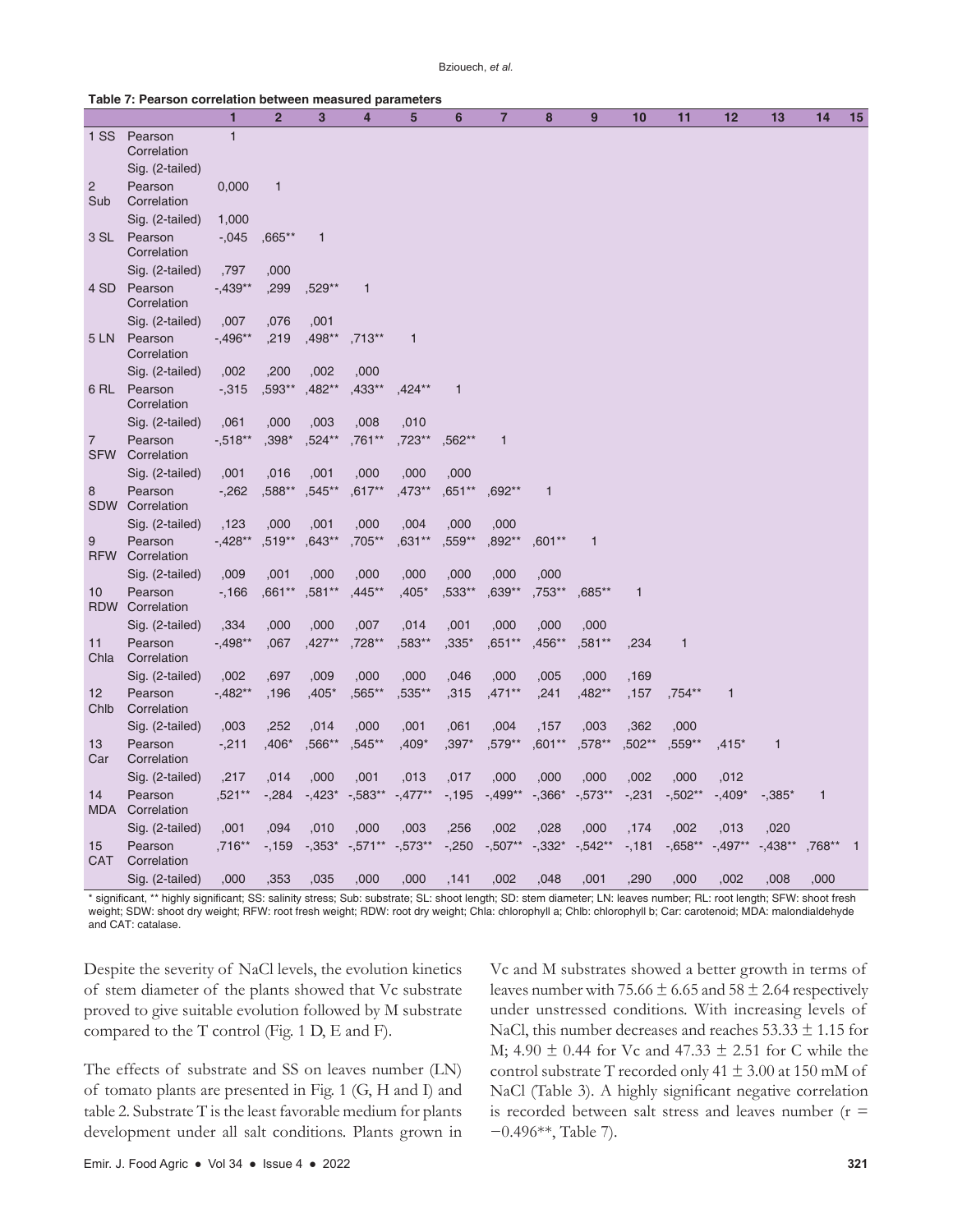The effect of SS and substrate on root length (RL) is shown in Table 2 and Fig. 2. Under control conditions, substrate T (the control) had the lowest root development (14  $\pm$ 3.46 cm). Highest values were found in culture substrates M and Vc with respectively  $26 \pm 1.52$  and  $19 \pm 0.70$  cm. Under SS, the RL was significantly reduced in all tomato plants. The lowest value of RL, was recorded in substrate T with  $9.75 \pm 1.70$  cm. A negative correlation is recorded between RL and SS ( $r = -0.315$ , Table 7) while a positive and highly significant correlation is reported between RL and substrate, SL, SD and LN.

SS significantly reduced shoot fresh (SFW) and dry weight (SDW) of all treated tomato plants (Table 3) compared to control. SFW and SDW recorded high significant positive correlations on the one hand with SL; SD; LN, RL and on the other hand between themselves ( $r = 0.692**$ ) (Table 7).

The effect of SS on root fresh (RFW) and dry weight (RDW) is shown in Table 3. In unstressed plants, the highest value of RFW was recorded in substrate Vc  $(1.77g \pm 0.14)$ . However, the lowest value was noted in substrate T (0.75g  $\pm$  0.05). Salt stress reduced significantly RFW of all plants. This reduction is very clear for plants developed on substrate C, which recorded the highest percentage of damage (52.76%) compared to control. Variance analysis showed that experimental factors and their interaction (SS  $\times$  Substrate) have a high significant effect on RFW. A highly significant negative correlation is recorded between RFW and SS ( $r = -0.428**$ , Table 7).

### **Effects of salt stress on physiological parameters**

Results of leaves Chlorophyll content and carotenoids of salt-stressed plants are given in Table 4. Plants exposed to NaCl stress exhibited a significant decrease in chlorophyll a (Chla) and chlorophyll b (Chlb) and the highest damage was caused by 150 mM NaCl level. The application of 20% of vermicompost, without a salt stress, had positive effect on Chla and Chlb compared to control substrate. As well, data mean comparison indicated that the highest levels of Chla and Chlb respectively with the means of 1643 and 825 mg  $g^{-1}$  FW were related to vermicompost treatment (0) mM NaCl) and the lowest Chla and Chlb respectively with 266 and 303 mg  $g^{-1}$  FW were obtained from T treatment (150 mM NaCl) (Table 4). Current results demonstrated that addition of vermicompost significantly increased the levels of chlorophyll a and chlorophyll b even though expanding levels of salt stress is exerted. The effects of SS and Substrate interaction on Chla and Chlb contents were found to be significant ( $p < 0.05$ ) (Table 6) and a highly significant negative correlation is recorded between salt stress and Chla and Chlb ( $r = -0.498**; r = -0.482**$ respectively) (Table 7).

Result of statistical analysis (ANOVA) showed a significant effect of SS and substrate on the expression of carotenoids (Table 4). Indeed, carotenoids content in tomato plants was significantly decreased by rising levels of salinity  $(p < 0.05)$ . The highest values were found in substrates Vc with 189  $\pm$  6.41 mg g<sup>-1</sup>FM (0 mM NaCl) while the lowest values were acquired in substrates T with 73  $\pm$  2.46 mg g<sup>-1</sup> FM (50 mM NaCl). Nonetheless, results of variance analysis of carotenoids showed a non-significant effect of the interaction (SS  $\times$  Substrate) (Table 6).

# **Effects of salt stress on biochemical parameters**

MDA level is usually used as an indicator of cell oxidative damage. Results given in Table 4 showed that moderate salinity (50 mM of NaCl) could apply a significant modification in MDA concentration in leaves system of tomato plants. At a severe level of NaCl stress (150 mM), accumulation of MDA was significantly stimulated. As forecast, SS increased MDA contents of tomato leaves (Table 4). The lowest concentrations of MDA were measured in plants grown in substrate Vc (0.41  $\pm$  0.02 nmol g<sup>-1</sup> FW) under unstressed conditions. Whereas, highest concentrations of MDA were measured in plants grown in substrate T followed by substrate C (2.47  $\pm$  0.03 and 1.39  $\pm$  0.02 nmol g<sup>-1</sup> FW respectively) under SS condition (150 mM NaCl).

MDA contents of tomato leaves were strongly affected by both substrate and the interaction (SS  $\times$  Substrate) ( $p < 0.01$ ) and in lesser degree by salinity ( $p < 0.05$ ) (Table 6). In fact, MDA content of plants grown in Vc substrate were 26.78% and 67.61% lesser than those in substrate T under untreated conditions and in elevated NaCl level (150 Mm) respectively (Table 4).

CAT activity in tomato leaves were significantly affected by SS and different treatments (Table 4). Expanded salinity has caused an increasing in the activation of CAT enzymes. Results showed that in leaves of plants grown in Vc, CAT raised under SS but these results remain nonetheless lower than those generated by the substrate T under all conditions of the experiment. According to this, the highest CAT value was recorded by T substrate as  $366 \pm 8.35$  µmol mg<sup>-1</sup> Prot with the highest salinity level (150 mM) and the lowest value was recorded by Vc substrate as  $144 \pm 3.88$  µmol mg<sup>-1</sup> Prot in control conditions.

Application of Substrates, SS and their interaction (SS × Substrate) ( $p < 0.001$ ) significantly affected CAT enzyme activities in tomato leaves (Table 6). Additionally, CAT activity showed highly significant positive correlation with SS ( $r = 0.716$ \*\*) (Table 7).

Considering the substrate treatments under saline conditions, correlation analysis was performed to assess the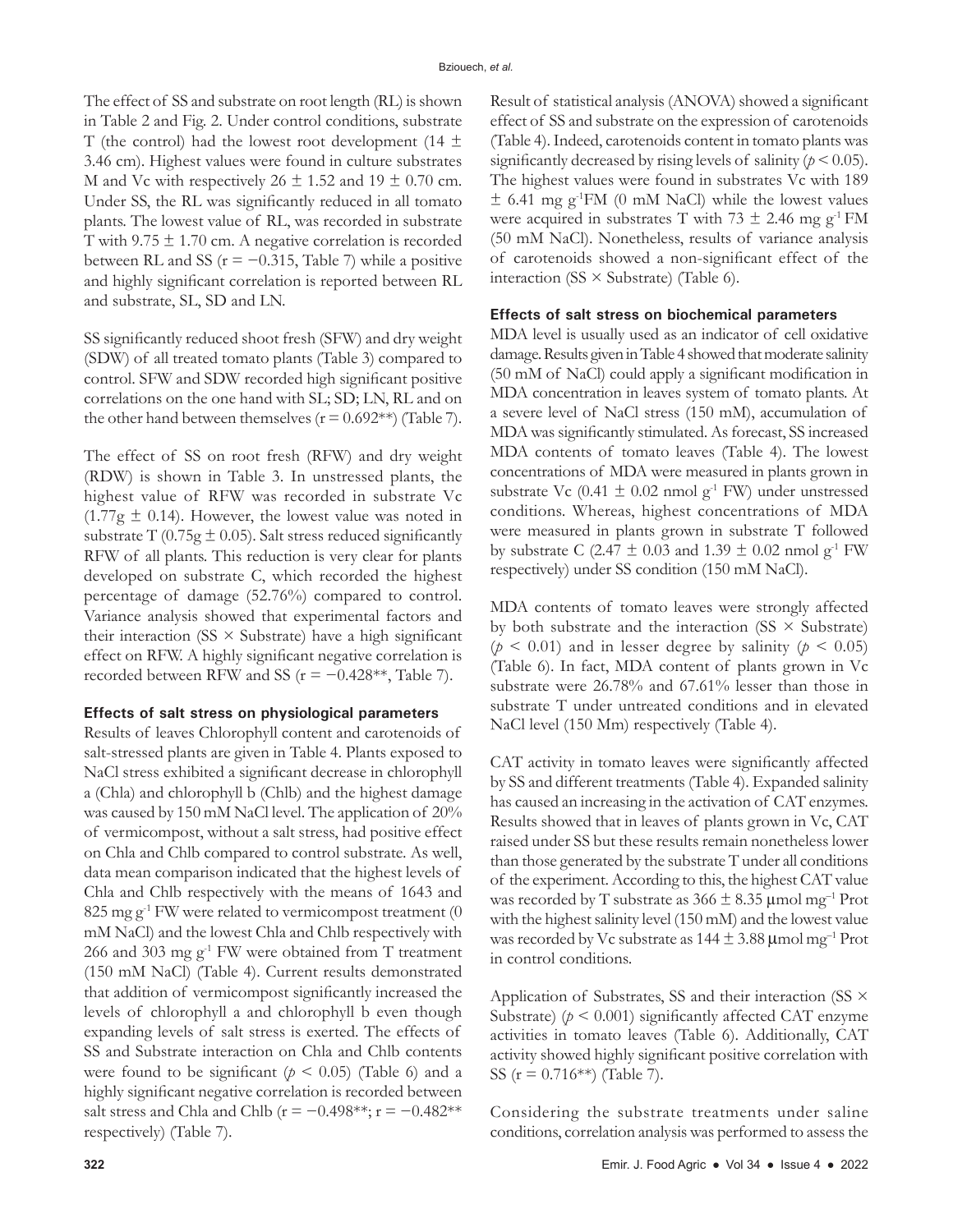relationship between different parameters of tomato plant (Table 7). Relationships between all studied parameters were evaluated in terms of statistical significance levels by depending on the error limit of  $p \le 0.01$  and  $p \le 0.05$ . High positive correlations were found between substrate and SL (0.665\*\*); RL (0.593\*\*); SDW (0.588\*\*), RDW  $(0.519**)$  and Car  $(0.406*)$ . As well, results showed high positive correlations between SS MDA (0.521\*\*) and CAT (0.716\*\*). Negative correlations were found between SS and SD (−0.439\*\*); LN (−0.496\*\*); SFW (− 0.518\*\*); RFW (−0.428\*\*), Chla (−0.498\*\*) and Chlb (−0.482\*\*) (Table 7). Alternatively, applications effects on the relationship between other parameters of tomato plant were found insignificant. SS can cause a multitude of complex interactions involving plant metabolism or liability to injury. High levels of NaCl usually leads to hyperosmotic and oxidative stress, which can impede plant growth and development, and even lead to death (Xiong et al. 2002; Fan et al. 2011).

# **DISCUSSION**

Tomato plants response to vermicompost use in growth medium under salinity stress conditions were assessed. It is evident that salt stress decreases plant growth (Evelin et al., 2012) and that vermicompost enhances plant development (Blouin et al., 2019) which were confirmed by the results of this study.

Statistical results of the combined effect of SS and culture substrate on some growth, physiological and biochemical parameters of tomato plant (*Solanum lycopersicum* L.) showed a variable response. Plants SL, SD, RL, SFW, SDW, RFW and RDW significantly decreased with the rising levels of NaCl (Table 3). However Vc substrate mitigates salt stress effects, so that at 150 mM of NaCl, SL; SD; SFW; SDW and RFW were greater than that of the control substrate treatment, having undergone no salt stress (19.76%; 8.64%; 6.01%; 42.71% and 40% respectively). The recording of a negative correlation between SS and all tomato growth parameters are mainly due to the inhibition of food reserves mobilization and the suspension of cell division (Belaqziz et al., 2009). Identical outcomes have been reported for basil and marjoram (Ahl and Omer 2011). Under saline conditions, Hajer et al. (2006) reported a reduction in seed germination of three tomato cultivars. This effect can be partially osmotic or ion toxicity that may change photosynthetic process including enzyme activation (Croser et al., 2001). In this study, improved RL in Vc treated plants could have led to enhancement of plant growth parameters under different levels of NaCl. Vermicompost attenuates the impact of SS in plant organs, confirming its effectiveness on resistance to this abiotic stress in *S.*  *lycopersicum* (Chinsamy et al., 2014). Same results have also been recorded for sunflower (Jabeen and Ahmad, 2017) and peppermint (Xu et al., 2016). Ekinci et al. (2012) noted a 60% decrease in lettuce shoot dry weight (*Lactuca sativa* L.) in saline condition (100 mM of NaCl) compared to the untreated control. In response of lettuce to SS, a drastic decrease in dry weight and even lower salt concentrations affecting membrane stability is recorded (Hniličková et al., 2019). Present findings of SDW effectively in accordance with the findings of those previous studies. As well, there was an increase in the density of the aerial and root part (indicated by the fresh and dry weight) in tomato plants treated with Vc and M compared to control plants. This involves an increase in aerial and root surface area, which attributed to the absorption of nutrients, thus stimulation of plants growth and development. Indeed, under control conditions, substrates Vc and M maintained the highest values of all measured growth parameters. This could be explained by the increase of nutrient content and porosity in the soil, which improves soil structure, fungal and bacterial population and biological activity (Durak et al., 2017; Dhen et al., 2018) and at the same time, by its raising of humic acid content which gives a high adsorption capacity thanks to its large surface area and its eleveted cation exchange capacity (Atiyeh et al., 2000a, 2000b). Throughout vermicomposting process, plant growth hormones, symbiotic microorganisms, and other plant growth regulators are enhancned by humic acid (Atiyeh et al., 2002; Arancon et al., 2004) which positively affects plant growth when adding this vermicompost to the soil. Moreover, it mitigates the harmful effects of irrigation water salinity, not sternly damaging the height; stem diameter and biomass production of noni plants, as revealed by Santos et al. (2019). This is in accord with the results of Chinsamy et al. (2014) which revealed an enhancement in the morphological attributes of tomato seedlings cultivated with Vc under high SS (100 mM). Ayyobi et al. (2014) and Libutti et al. (2020) reported that using vermicompost as organic amendment generated an enhancement of plant growth in peppermint and in Swiss chard plants respectively. The use of Vc was optimal for ameliorating other soil properties thanks to increased organic matter, nutrient contents, soil aeration and vital role of vermicompost on soil enzyme action (Makkar et al., 2017; Nurhidayati et al., 2018). The beneficial effect of vermicompost on growth and yield characteristics may be due to improving soil structure conditions, which promoted the plant to have a good root development by ameliorating soil water holding capacity and this permitted favorable plant supply with water and nutrients which in turn, increases the amount of plant biomass produced (Joshi et al., 2014). In comparison with traditional compost, vermicompost has a higher nutritional value thanks to the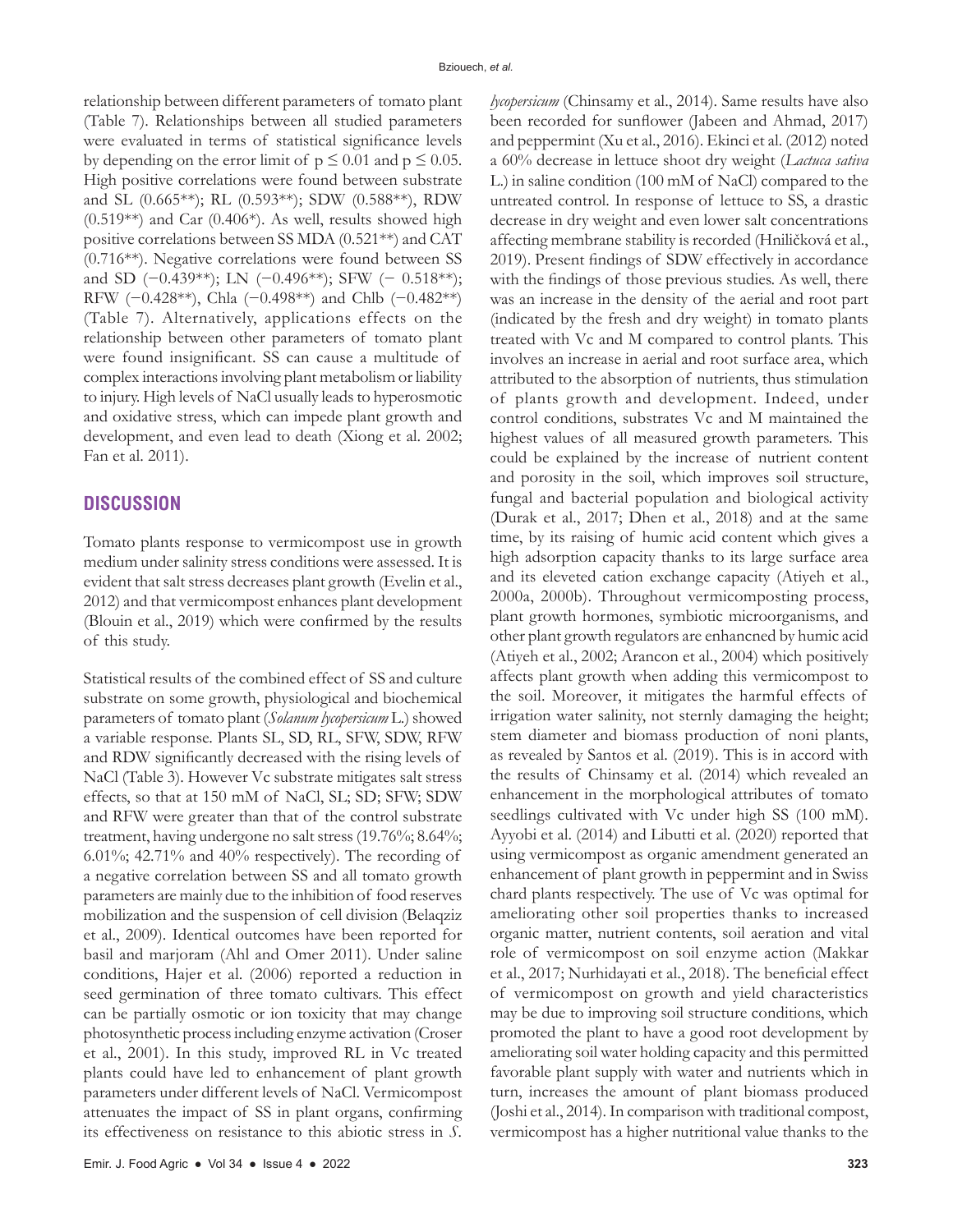role of earthworms in increasing mineralization rate and humification degree, which classifies vermicompost as an ideal organic manure for better growth, yield and quality of numerous plants (Azarmi et al. 2009). Existence of microbiota particularly fungi, bacteria and actinomycetes makes it suitable for plant growth (Joshi et al., 2014; Dhen et al., 2019).

In this study, Chla and Chlb were significantly reduced under SS in all treated-plants. Indeed, a negative correlation between SS and photosynthesis are recorded. Chlorophyll a and b as well as Carotenoid content were reduced in tomato leaves. This correlation is mostly due on the one hand to inhibition of chlorophyll synthesis and on the other hand to its degradation (Banerjee and Roychoudhury, 2017). This disturbance in chlorophyll metabolism leads to suppression of photosynthesis, a shortage of energy equivalents and eventually leads to plant death. Besides, inhibition of chloroplasts development and degradation of plastids is sometimes observed in plants such as fennel (Abd EL-Wahab 2006). Further, damage to chlorophyll content may due to accumulation of toxic ions in leaves. Decreasing chlorophyll when plants face stress conditions may be due to an alternation in N metabolisms in relation to the production of compositional compounds such as proline, which enter into the osmosis regulation, since an expansion in proline production results in less involvement of glutamate in the chlorophyll biosynthetic pathways (Håkanson and Eklund, 2010). Further, some growth regulating agents such as abscisic acids and ethylene promote chlorophyllase enzyme activity (Ali et al., 2004). Adamipour et al. (2019) showed that increasing levels of salinity caused a decline in chlorophyll and carotenoid contents. Vermicompost treatments reversed the adverse effects of NaCl and generated a significant increase in plants chlorophyll content in condition of SS. As well, plants leaves treated with Vc recorded the highest value of chlorophyll content over control plants. In the same approach, Afkari (2018) showed that SS has different negative effects on plant physiological processes. On the one hand, increasing SS reduced the number of photosynthetic pigments. On the other hand, increasing vermicompost application enhanced the activity level of Chla, Chlb, total chlorophyll and carotenoids. Vermicompost application on tomato plants resulted in the increase in photosynthetic pigments compared to the control. This increase caused by organic matter supplementation has also been reported on several other plants (Bidabadi et al., 2017). This beneficial impact of vermicompost on photosynthesis pigments can be attributed to photosynthetic rate inflation and  $CO<sub>2</sub>$  assimilation which ameliorate mineral uptake by the plant (Ayyobi et al., 2014). As well, resistance to chlorophyll pigment degradation by Vc supplementation can also be attributed to improved water productivity.

Amiri et al. (2017) recorded that Vc treatments defends the chlorophyll content proportion to carotenoid content. Thus, the rise in carotenoid content after Vc addition can due to the increase in chlorophyll. In the current study, the using of vermicompost significantly increased carotenoid content synthesis in tomato leaves. This result could be explained by the high capacity of vermicompost to suppling nutritious elements like Fe, Zn, Mg, and N directly and indirectly (Narkhede et al., 2011). However, Pant et al. (2009) reported a decrease of carotenoid activity in both antioxidant enzymatic and non-enzymatic systems by reason of the oxidative stress caused by SS in plant tissues. Related findings were showed in marjoram (*Origanum majorana*) (Baatour et al., 2010).Moreover, Ayyobi et al. (2014) declared that Vc increased carotenoid content in peppermint (*Mentha piperita* L.) leaves. Results of variance analysis demonstrated the significant impact of SS and vermicompost on the photosynthetic pigments at a significance level of 1% and the interaction of these two factors on the total chlorophyll at the significance level of 1%, but not on chlorophyll a, chlorophyll b and carotenoids (Afkari, 2018). Earlier investigation demontrated that the modification in chlorophyll content was additionally dependent on salt concentration in the soil (Chen et al., 2014). Extended exposure to high salinity concentrations generally induces in drastic changes in chlorophyll content. For a short time of SS (2 weeks), Chla and b did not differ between salt treatment and the control on blessed thistle and peppermint (Xu et al., 2016). This can be partially explained by the short duration of the analysis.

One of the causes of oxidative damage following the SS condition is the peroxidation of membrane lipids, which causes negative impacts like MDA, ion permeability and adjustment of enzyme activity (Distelbarth et al., 2012). Present study showed that by increasing of SS, MDA activity increases as well (Table 5). Indeed, MDA in tomato leaves were firmly influenced by substrate (Table 6). Expectedly, SS enhanced MDA content of plants leaves. This result is consistent with the findings of Butt et al. (2016) in chilli plant. Decline of membrane cell and its lipids in response to SS along with MDA production have been observed in corn (Gunes et al., 2007), in borage (Afkari, 2018) suggesting that borage may adopt an adequate measure to evaluate the plant reaction to SS. MDA content of Vc treated plants were lower than those of untreated plants under all salt stress levels. Chinsamy et al. (2014) reported the favorable effects of Vc on the physiological capacity of tomato plants which develops an adaptive mechanism in response to SS. However, this effect of Vc on MDA is found to be reduced when ambient salinity increases. It can be deduced that low amount of Vc is insufficient to overcome the detrimental effect of high salinity.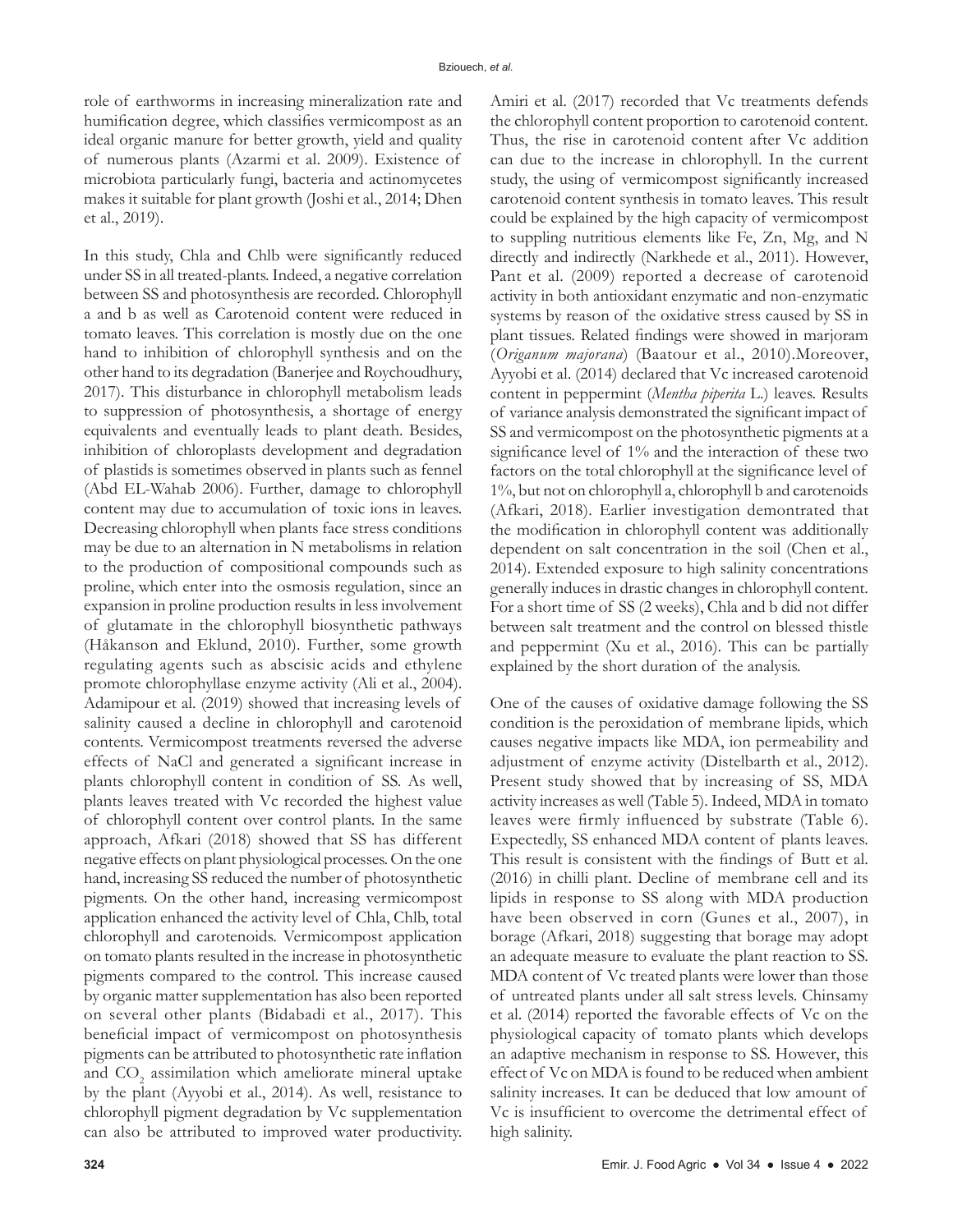CAT is the most important enzyme clearing hydrogen guaiacol peroxidase (POD) and the most important antioxidant enzyme in the plants. As a concequence of the SS, antioxidant enzyme activities transform ROS into innocuous compound, which represent the ultimate relevant resistance mechanisms of plants in case of oxidative stress. SS increases the CAT activity in many plants, which was in accordance with our study. In fact, a considerable increase in CAT activities has appeared when salinity increases, in order to add plant tolerance to SS. In the same approach, CAT enzyme performs as an iron binding protein that takes action when POD hydrogen is high in plant cells (Asghari et al., 2016). Other researchers have also revealed the elevated activity of the CAT enzyme in response to salinity stress in pot marigold (*Calendula officinalis* L.) (Hemmati et al., 2018) and chickpea (*Cicer arietinum* L.) (Sadak et al., 2017). CAT enzyme contributes to plant survival through enzymatic reaction by eliminating the reactive oxygen species and preventing the cell wall destruction (Jiang and Zhang, 2001). Afkari (2018) reported that highest CAT enzyme activity was related to 15 wt % Vc treatment under SS (12 ds/m NaCl). This result highlights the important role of CAT in protect cells against the effects of hydrogen POD by converting hydrogen peroxide into water and oxygen (Garrat et al., 2002). In this study, our results differ from these previous reports (Table 4). CAT activities were effectually rationalized in the aerial tissues of tomato plant after addition vermicompost and/ or compost in comparison with the control. Comparable results were recorded by Xu et al. (2016) in blessed thistle. Other interesting findings were recorded by Adamipour et al. (2019) who founded that CAT activity in pot marigold plants treated with Vc increased clearly with SS (50, 100 and 150 mM of NaCl) and then significantly decreased at 200 mM of NaCl. Plants treated with Vc exhibited significant CAT activities that actively participate in the extension of ROS compared to control (non-Vc) plants. Further, the increase in antioxidant enzymes activity succeeding Vc application may indicate the creation of a protective mechanism to decrease SS-induced oxidative harm (Khan et al. 2010). Bidabadi et al. (2017) showed that antioxidant enzyme mechanisms are excited in pomegranate plants treated with Vc and exposed to SS. These findings certify the effectiveness of Vc in generating antioxidant enzymatic mechanisms in plants.

Several studies have considered the use of vermicompost by vegetable producers as an alternative to crop management aimed to reducing synthetic inputs (Abawi and Widmer, 2000). This amendment improves soil quality and reduces losses due to salt stress, reduces environmental pollution and increases harvest and yields (Oka, 2010). It is important to look further into this aspect to highlight the potential for this amendment.

# **CONCLUSION**

Salt stress significantly decreased growth and physiological parameters of tomato plants by affecting the SL, SD, LN, RL, SFW, SDW, RFW, RDW, chlorophyll content, and carotenoids of tomato grown under different NaCl levels (0, 50 and 150 mM NaCl). Further, biocehmical parameters changed significantly with increasing salinity levels. Vermicompost improved tomato growth, chlorophyll content and biochemical parameters. In the Vc substrate, plants grow well and achieved maximum growth compared to the other substrate treatment groups. The high organic content of humic substances allow the retention of water allow a well buffered ionic environment. The rhizosphere supply mechanisms as well as the transfers of mineral elements in the plant are thus facilitated. However, this aspect is more important under non-stress conditions than in crops subjected to salt stress. Further, vermicompost impact was also effective when combined with compost. Highest improvement was recorded when using vermicompost alone and the second-best by the synergistic use of mixture M. Plants treated with 20% compost (substrate C) having less interesting results under saline stress, this can be explained by its high electrical conductivity which favors an environment richer in salinity for the roots. However, substrate C was much more efficient than substrate T (control) under all conditions of the experiment.

Present study revealed advantageous effect of vermicompost on the improvement of plant growth, physiological and some biochemical parameters in addition to reducting the deleterious effect of salt stress.

# **ACKNOWLEDGEMENTS**

This work was funded by the research unit LR21AGR02 ISA Chott-Mariem. The Ministry of Scientific Research and Technology, Tunisia. The authors would like to express great thanks to professor Kathleen Sullivan Sealey from University of Miami, who contributed to the revision of this article and are also grateful for everyone who assisted in conducting this research.

### **Availability of data and material**

All data generated or analysed during this study are included in this published article.

### **Conflict of interest**

The authors declare that this research was conducted in the absence of any commercial or financial relationships that could be construed as a potential conflict of interest.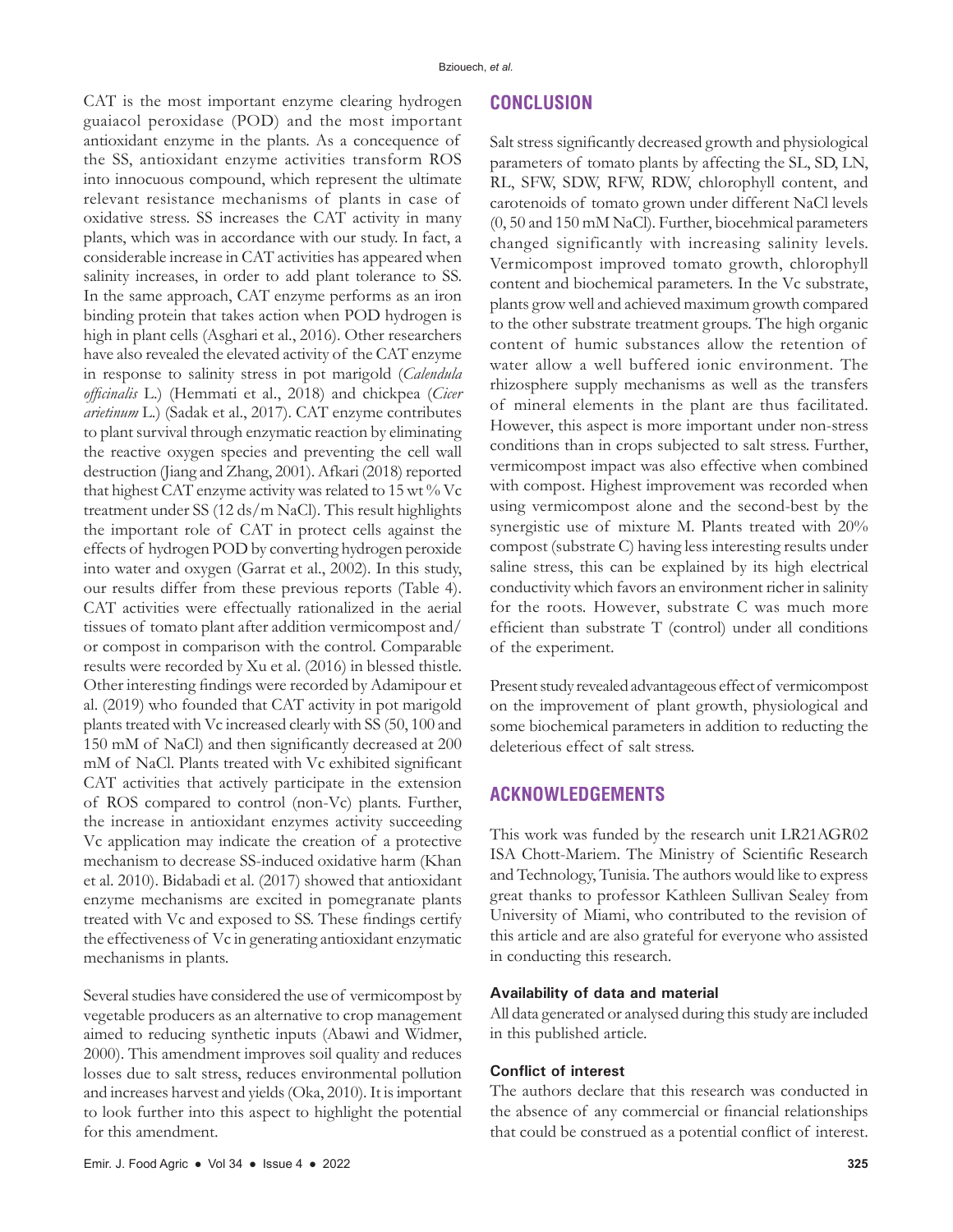# **Ethical approval**

This article does not contain any studies with human participants or animals performed by any of the authors.

# **Funding**

This work was supported by the Research Unit «Agrobiodiversity and Ecotoxicology» (Ministry of Higher Education and Scientific Research, Tunisia): [Grant Number LR21AGR02].

# **Author contributions**

SAB and BAD designed the study and wrote the manuscript. SAB and SH performed the experiments. ND and IBA analyzed the data. All authors discussed the results and contributed to the final manuscript.

# **REFERENCES**

- Abawi, G. S. and T. L. Widmer. 2000. Impact of soil health management practices on soilborne pathogens, nematodes and root diseases of vegetable crops. Appl. Soil Ecol. 15: 37-47.
- Abd El-Wahab, M. A. 2006. The efficiency of using saline and fresh water irrigation as alternating methods of irrigation on the productivity of Foeniculum vulgare Mill subsp. vulgare var. vulgare under North Sinai conditions. Res. J. Agric. Biol. Sci. 2: 571-577.
- Adamipour, N., M. Khosh-Khui, H. Salehi and H. Rho. 2019. Effect of vermicompost on morphological and physiological performances of pot marigold (*Calendula officinalis* L.) under salinity conditions. Adv. Hortic. Sci. 33: 345-358.
- Adhikari, P. B., X. Liu, X. Wu, S. Zhu and R. D. Kasahara. 2020. Fertilization in flowering plants: An odyssey of sperm cell delivery. Plant Mol. Biol. 103: 9-32.
- Adnan, M., M. S. Hayyat, M. Imran, F. U. Rehman, M. S. Saeed, J. Mehta and K. Tampubolon. 2020. Impact of foliar application of magnesium fertilizer on agronomic crops: A review. Ind. J. Pure Appl. Biosci. 8: 281-288.
- Afkari, A. 2018. An investigation to the vermicompost efficacy on the activity level of antioxidant enzymes and photosynthetic pigments of borage (*Borago officinalis* L.) under salinity stress condition. Russ. Agric. Sci. 44: 310-317.
- Ahl, S. A. and E. A. Omer. 2011. Medicinal and aromatic plants production under salt stress. A review. Herba Pol. 57: 72-87.
- Ali, Y., Z. Aslam, M. Y. Ashraf and G. R. Tahir. 2004. Effect of salinity on chlorophyll concentration, leaf area, yield and yield components of rice genotypes grown under saline environment. Int. J. Environ. Sci. Technol. 1: 221-225.
- Amiri, H., A. Ismaili and S. R. Hosseinzadeh. 2017. Influence of vermicompost fertilizer and water deficit stress on morphophysiological features of chickpea (*Cicer arietinum* L. cv. karaj). Compost Sci. Util. 25: 152-165.
- Arancon, N. Q., C. A. Edwards and P. Bierman. 2005. Influences of vermicomposts on field strawberries:Part 2. Effects on soil microbiological and chemical properties. Bioresour. Technol. 97: 831-840.
- Arancon, N. Q., C. A. Edwards, P. Bierman, C. Welch and J. D. Metzger. 2004. Influences of vermicompost applications to strawberries: Part 1. Effects on growth and yield. Bioresour. Technol. 93: 145-153.

Asghari, M., M. Y. Rad and A. M. Zavarian. 2016. Effects of organic

fertilizers of compost and vermicompost on qualitative and quantitative traits of lemon verbena. J. Medicinal Plants. 15: 63-71.

- Atiyeh, R. M., J. Domínguez, S. Subler and C. A. Edwards. 2000. Changes in biochemical properties of cow manure during processing by earthworms (*Eisenia andrei*, Bouche) and the effects on seedling growth. Pedobiologia. 44: 709-724.
- Atiyeh, R. M., N. Q. Arancon, C. A. Edwards and J. D. Metzger. 2000b. Influence of earthworm- processed pig manure on the growth and yield of green house tomatoes. Bioresour. Technol. 75: 175-180.
- Atiyeh, R. M., N. Q. Arancon, C. A. Edwards and J. D. Metzger. 2002. The influence of earthworm-processed pig manure on the growth and productivity of marigolds. Bioresour. Technol. 81: 103-108.
- Atiyeh, R. M., S. Subler, C. A. Edwards, G. Bachman, J.D. Metzger and W. Shuster. 2000a. Effects of vermicomposts and compost on plant growth in horticultural container media and soil. Pedobiologia. 44: 579-590.
- Ayyobi, H., J. A. Olfati and G. A. Peyvast. 2014. The effects of cow manure vermicompost and municipal solid waste compost on peppermint (*Mentha piperita* L.) in Torbat-e-Jam and Rasht regions of Iran. Int. J. Recycl. Org. Waste Agric. 3: 147-153.
- Azarmi, R., M. T. Giglou and B. Hajieghrari. 2009. The effect of sheepmanure vermicompost on quantitative and qualitative properties of cucumber (*Cucumis sativus* L.) grown in the greenhouse. Afr. J. Biotechnol. 8: 4953-4957.
- Baatour, O., R. Kaddour, W. A. Wannes, M. Lachaal and B. Marzouk. 2010. Salt effects on the growth, mineral nutrition, essential oil yield and composition of marjoram (*Origanum majorana*). Acta Physiol. Plant. 32: 45-59.
- Banerjee, A. and A. Roychoudhury. 2017. Effect of salinity stress on growth and physiology of medicinal plants. In: M. Ghorbanpour and Varma A. (Eds.), Medicinal Plants and Environmental Challenges. Springer International Publishing AG , Cham, Switzerland, pp. 177-188.
- Benazzouk, S., Z. E. Djazouli and S. Lutts. 2018. Assessment of the preventive effect of vermicompost on salinity resistance in tomato (*Solanum lycopersicum* cv. Ailsa Craig). Acta Physiol. Plant. 40: 1-11.
- Belaqziz, R., A. Romane and A. Abbad. 2009. Salt stress effects on germination, growth and essential oil content of an endemic thyme species in Morocco (Thymus maroccanus Ball.). J. Appl. Sci. Res. 5: 858-863.
- Bidabadi, S. S., S. Dehghanipoodeh and G. Wright. 2017. Vermicompost leachate reduces some negative effects of salt stress in pomegranate. Int. J. Recycl. Org. Waste Agric. 6: 255-263.
- Blouin, M., J. Barrere, N. Meyer, S. Lartigue, S. Barot and J. Mathieu. 2019. Vermicompost significantly affects plant growth. A metaanalysis. Agron. Sustain. Dev. 39: 34.
- Butt, M., C. M. Ayyub, M. Amjad and R. Ahmad. 2016. Proline appliction enhances growth of chilli by improving physiological and biochemical attributes under salt stress. Pak. J. Agric. Sci. 53: 43-49.
- Chen, G., P. Xiu and F. Chai. 2014. Physical and biological controls on the summer chlorophyll bloom to the east of Vietnam. J. Oceanogr. 70: 323-328.
- Chinsamy, M., M. G. Kulkarni and J. V. Staden. 2014. Vermicompost leachate reduces temperature and water stress effects in tomato seedlings. HortScience. 49: 1183-1187.
- Claiborne, A. 1984. Catalase activity. In: R. A. Greenwald (Eds.), CRC Handbook of Methods for Oxygen Radical Research. CRC Press, Boca Raton, pp. 283-284.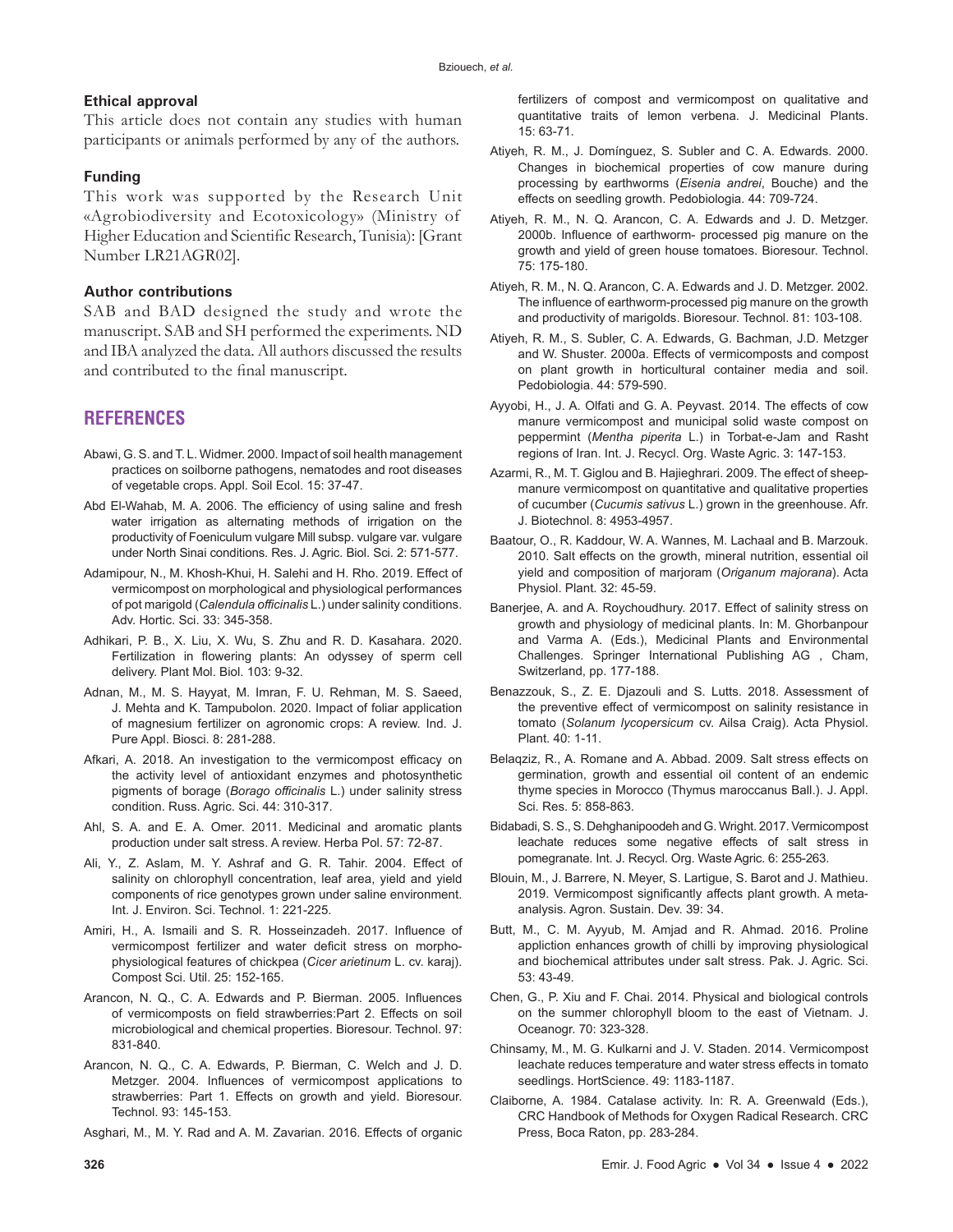- Croser, C., S. Renault, J. Franklin and J. Zwiazk. 2001. The effect of salinity on the emergence and seedling growth of *Picea mariana*, *Picea glauca* and *Pinus banksiana*. Environ. Pollut. 115: 9-16.
- Cuartero, J. and R. Fernandez-Munoz. 1998. Tomato and salinity. Sci. Hortic. 78: 83-125.
- Dhen, N., I. Ben Ammar, C. Bayoudh. and B. Al Mohandes Dridi. 2019. Optimization of a novel vegetable nursery substrate using date palm wastes peat and indigenous *Arbuscular mycorrhizal* Fungi. Commun. Soil Sci. Plant Anal. 959-973.
- Dhen, N., S. Ben Abed, A. Zouba, F. Haouala and B. Al Mohandes Dridi. 2018. The challenge of using date branch waste as a peat substitute in container nursery production of lettuce (*Lactuca sativa* L.). Int. J. Recycl. Org. Waste Agric. 7: 357-364.
- Distelbarth, H., T. Nägel and A. G. Heyer. 2012. Responses of antioxidant enzymes to cold and high light are not correlated to freezing tolerance in natural accessions of *Arabidopsis thaliana*. Plant Biol. 15: 982-990.
- Durak, A., Ö. Altuntaş, I. K. Kutsal, R. Işık, F. E. Karaat. 2017. The effects of vermicompost on yield and some growth parameters of lettuce. Turk. J. Food Agric. Sci. 5: 1566-1570.
- Ekinci, M., E. Yildirim, A. Dursun. 2012. Mitigation of salt stress in lettuce (*Lactuca sativa* L. var. *crispa*) by seed and foliar 24-epibrassinolide treatments. Hortscience. 47: 631-636.
- Evelin, H., B. Giri, R. Kapoor. 2012. Contribution of *Glomus intraradices* inoculation to nutrient acquisition and mitigation of ionic imbalance in NaCl-stressed *Trigonella foenum-graecum*. Mycorrhiza. 22: 203-217.
- Fan, P., J. Feng, P. Jiang, X. Chen, H. Bao, L. Nie, D. Jiang, S. Lv, T. Kuang and Y. Li. 2011. Coordination of carbon fixation and nitrogen metabolism in *Salicornia europaea* under salinity: Comparative proteomic analysis on chloroplast proteins. Proteomics. 11: 4346-4367.
- Garrat, L. C., B. S. Janagoudar, K. C. Lowe, P. Anthony, J. B. Power and M. R. Davey. 2002. Salinity tolerance and antioxidant status in cotton cultures. Free Radic. Biol. Med. 33: 502-511.
- GICA. 2020. Groupement des Industries de Conserves Alimentaires. Available from: http://www.gica.tn/fr [Last accessed on 2020 Dec 20].
- Gunes, A., A. Inal, M. Alpaslan, F. Eraslan, E. G. Bagci and N. Cicek. 2007. Salicylic acid induced changes on some physiological parameters symptomatic for oxidative stress and mineral nutrition in maize (*Zea mays* L.) grown under salinity. J. Plant Physiol. 164: 728-736.
- Gutíerrez-Miceli, F. A., J. Santiago-Borraz and J. A. Montes Molina. 2007. Vermicompost as a soil supplement to improve growth, yield and fruit quality of tomato (*Lycopersicum esculentum*). Bioresour. Technol. 98: 2781-2786.
- Håkanson, L. and J. M. Eklund. 2010. Relationships between chlorophyll, salinity, phosphorus, and nitrogen in lakes and marine areas. J. Coast. Res. 26: 412-423.
- Hemmati, K., A. Ebadi, S. Khomari and M. Sedghi. 2018. Influence of ascorbic acid and epibrassinolide on physiological characteristics of pot marigold under water stress condition. J. Plant Interact. 13: 364-372.
- Hajer, A. S., A. A. Malibari, H. S. Al-Zahrani and O. A. Almaghrabi. 2006. Responses of three tomato cultivars to seawater salinity 1. Effect of salinity on the seedling growth. Afr. J. Biotech. 5: 855-861.
- Hniličková, H., F. Hnilička, M. Orsák and V. Hejnák. 2019. Effect of salt stress on growth, electrolyte leakage, Na+ and K+ content in selected plant species. Plant Soil Environ. 65: 90-96.
- Hoagland, H. 1933. The physiological control of judgments of duration:

Evidence for a chemical clock. J. Exp. Psychol. Gen. 9: 267-287.

- İmamoglu, A. and O. Dengiz. 2019. Evaluation of soil quality index to assess the influence of soil degradation and desertification process in sub-arid terrestrial ecosystem. Rend. Lincei Sci. Fis. Nat. 30: 723-734.
- Jabeen, N. and R. Ahmad. 2017. Growth response and nitrogen metabolism of sunflower (*Helianthus annuus* L.) to vermicompost and biogas slurry under salinity stress. J. Plant Nutr. 40: 104-114.
- Jiang, M. And J. Zhang. 2001. Effect of abscisic acid on active oxygen species, antioxidative defence system and oxidative damage in leaves of maize seedlings. Plant Cell Physiol. 42: 1265-1273.
- Joshi, R., J. Singh and A. P. Vig. 2014. Vermicompost as an effective organic fertilizer and biocontrol agent: Effect on growth, yield and quality of plants. Rev. Environ. Sci. Biotechnol. 14: 137-159.
- Kamran, M., Z. Malik, A. Parveen, Y. Zong, G. H. Abbasi, M. T. Rafiq, M. Shaaban, A. Mustafa, S. Bashir, M. Rafay, S. Mehmood and M. Ali. 2019. Biochar alleviates Cd phytotoxicity by minimizing bioavailability and oxidative stress in pak choi (*Brassica chinensis* L.) cultivated in Cd-polluted soil. J. Environ. Manag. 250: 109500.
- Kataria, S., L. Baghel, M. Jain and K. N. Guruprasad. 2019. Magnetopriming regulates antioxidant defense system in soybean against salt stress. Biocatal. Agric. Biotechnol. 18: 101090.
- Khan, N. I., A. U. Malik, F. Umer and M. I. Bodla. 2010. Effect of tillage and farm yard manure on physical properties of soil. Int. J. Plant Sci. 1: 75-82.
- Lal, R. 2015. Restoring soil quality to mitigate soil degradation. Sustainability. 7: 5875-5895.
- Lazcano, C., J. Arnold, A. Tato, J. G. Zaller and J. Domínguez. 2011. Compost and vermicompost as nursery pot components: Effects on tomato plant growth and morphology. Span J. Agric. Res. 7: 944-951.
- Libertad, C. R. and P. Manuel. 2014. Effect of salt stress on antioxidant enzymes and lipid peroxidation in leaves in two contrasting corn, 'Lluteño' and 'Jubilee. Chil. J. Agric. Res. 74: 89-95.
- Libutti, A., V. Trotta and A. R. Rivelli. 2020. Biochar, Vermicompost, and compost as soil organic amendments: Influence on growth parameters, nitrate and chlorophyll content of swiss chard (*Beta vulgaris* L. var. cycla). Agronomy. 10: 346.
- Lichtenthaler, H. K. 1987. Chlorophylls and carotenoids: Pigments of photosynthetic bio-membranes. Meth. Enzymol. 148: 350-382.
- Makkar, C., J. Singh and C. Parkashi. 2017. Vermicompost leachate reduces some negative effects of salt stress in pomegranate Int. J. Recycl. Org. Waste Agric. 6: 255-263.
- Moghdam, L. and A. Reza. 2020. Investigation of the Effect of Vermicompost and Biochar on some Quantitative and Qualitative Characteristics of Tomatoes under Salinity Conditions. Horticultural Plants Nutrition.
- Narkhede, S. D., S. B. Attarde and S. T. Ingle. 2011. Study on effect of chemical fertilizer and vermicompost on growth of chilli pepper plant (*Capsicum annum*). J. Appl. Sci. 6: 327-332.
- Nurhidayati, N., M. Machfudz and I. Murwani. 2018. Direct and residual effect of various vermicompost on soil nutrient and nutrient uptake dynamics and productivity of four mustard Pak-Coi (*Brassica rapa* L.) sequences in organic farming system. Int. J. Recycl. Org. Waste Agric. 7: 173-181.
- Oka, Y. 2010. Mechanisms of nematode suppression by organic soil amendments. A review. Appl. Soil Ecol. 44: 101-115.
- Ortega-Villasante, C., R. Rellán-Alvarez, F. F. Del Campo, R. O. Carpena-Ruiz and L. E. Hernández. 2005. Cellular damage induced by cadmium and mercury in *Medicago sativa*. J. Exp. Bot. 56: 2239-2251.